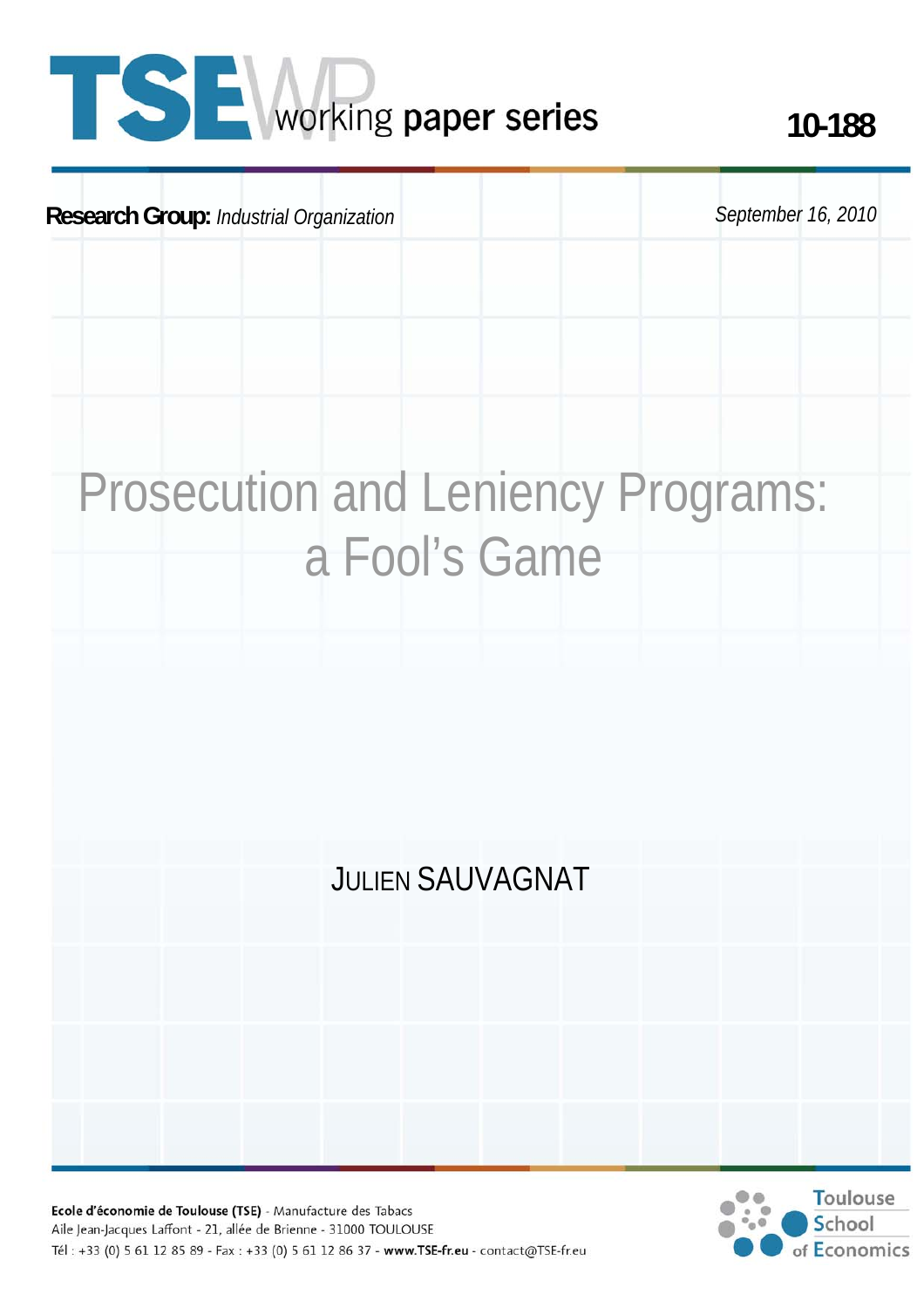# Prosecution and Leniency Programs: A Fool's Game

Julien SAUVAGNAT<sup>∗</sup>

September 16, 2010

"Io so. Ma non ho le prove. Non ho nemmeno indizi." Pier Paolo Pasolini. Il corriere della sera. 1974.

#### Abstract

We present a model where the Antitrust Authority is privately informed about the strength of the case against a given cartel. In this context, the Antitrust Authority may obtain cartel members' confessions even when it opens an investigation knowing that it has no chance to find hard evidence. More generally, we show that offering leniency allows to raise the conviction rate, which in turn enhances cartel desistance and cartel deterrence. A second contribution of the paper is to show that the optimal leniency scheme involves a single informant rule. That is, amnesty should be given only if a unique cartel member reports information.

Keywords: Antitrust law and policy; Cartels; Collusion; Self-reporting. JEL classification codes: K42, K21, L41.

<sup>∗</sup>Toulouse School of Economics (TSE), France. E-mail: julien.sauvagnat@gmail.com. I am very grateful to Patrick Rey for his guidance since the early stages of this research. I also thank Bruno Jullien, Jérôme Renault, Chiara Fumagalli and Michele Polo for useful suggestions and advice.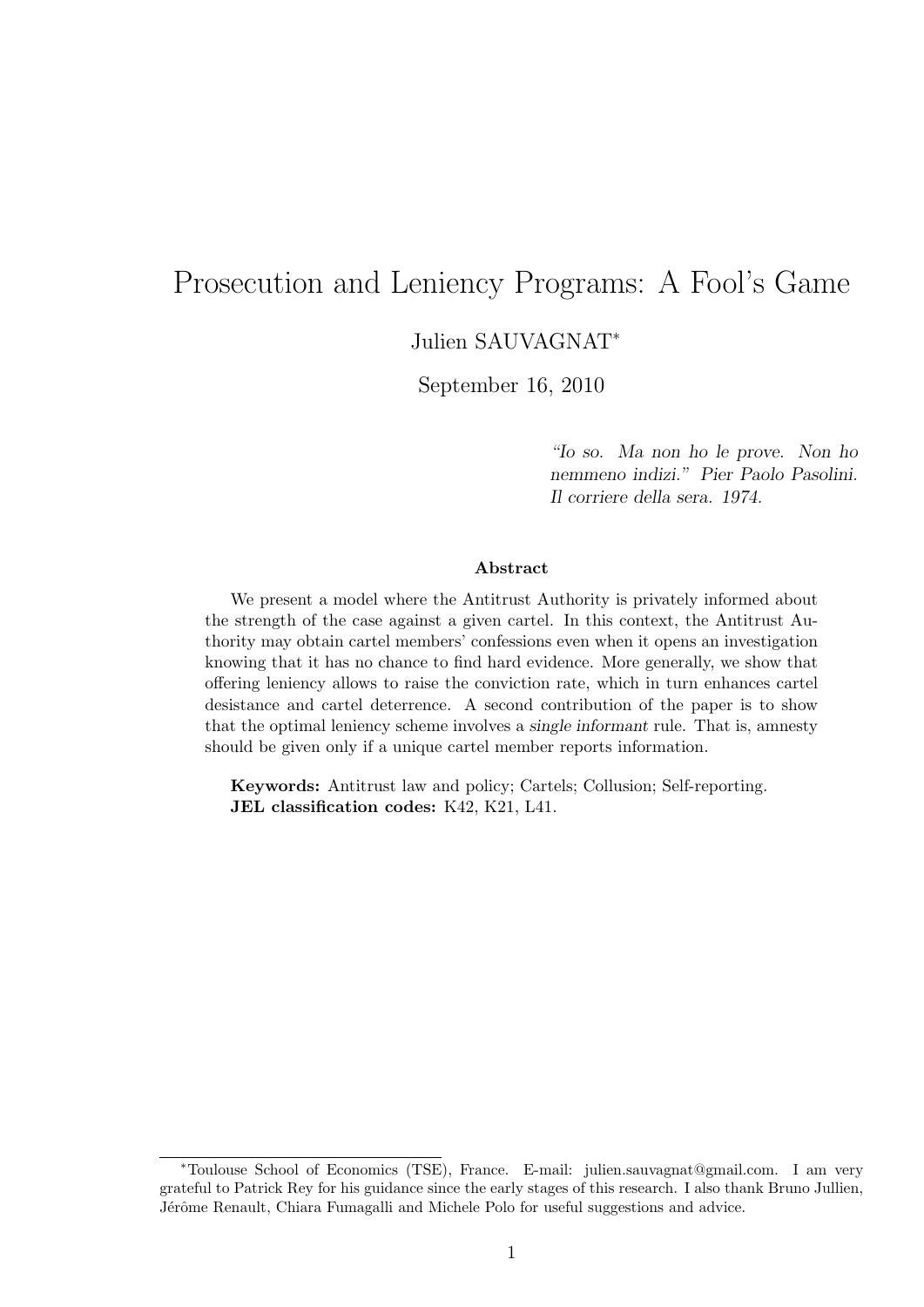# 1 Introduction

Both the Department of Justice (DoJ) in the United States (US) and the Commission in the European Union (EU) have made a top priority of breaking up cartels. This is reflected in the recent sharp increase in the amount of penalties inflicted on cartel members.<sup>1</sup> In the EU, the record fines of  $\epsilon$ 1,383 million against car glass makers in 2008 is another illustration: these are the highest penalties the European Commission has ever imposed, both for an individual company  $(\epsilon 896$  million on Saint Gobain) and for a cartel as a whole, beating the  $\epsilon$ 992 million fine against elevator and escalator makers in 2007.

A path-breaking development in the US antitrust policy was the revision of its corporate leniency program in 1993. Under the old version,<sup>2</sup> discretionary leniency was granted to confessors provided that the cartel was not already under investigation. The new program instead automatically guarantees full amnesty to the first firm who blows the whistle in this case; in addition, some leniency may be granted when an investigation has begun. Finally, the DoJ added a complementary individual leniency program in 1994 that protects individual informants from pecuniary fines or criminal sanctions.<sup>3</sup> Since its revision in 1993, the corporate leniency program has been the DoJ's most effective investigative tool; it helped to dismantle large global cartels such as the Vitamins or Graphite Electrodes cartels.<sup>4</sup> The commonly used argument to explain the success of the US leniency program is the implementation of first informant rules combined with large expected fines. This "stick and carrot" logic motivated the recent revisions (2002 and 2006) of the European leniency program which turns out to be also highly effective in fighting against cartels.<sup>5</sup> In recent years, around two thirds of the successful investigations carried out by the European Commission have been initiated after one cartel member asked for leniency.

The claimed efficiency of leniency programs has to be taken with caution, however. First, measuring the direct effect on deterrence is a real challenge since one can only observe detected cartels. In addition, antitrust authorities tend to overstate their investigative capabilities and the efficiency of their amnesty schemes. The two previous points call for both theoretical and empirical research.

<sup>&</sup>lt;sup>1</sup>In the US, corporate fines averaged \$315 million per year between 1995 and 1999 and \$560 million between 2005 and 2007. In the EU, the rise is impressive, going from  $\epsilon$ 68 million per year between 1995 and 1999 to  $\epsilon$ 1,955 million between 2005 and 2007 (data from the US Antitrust division and the European Commission). One condition of this surge was the increase in the legal cap. In the US, the Congress raised in 1990 the maximum fine for Sherman Act violations from \$1 million to \$10 million. This statutory limit has been \$100 million since 2004. Alternatively, since 1987, fines can be set equal to twice the convicted firms' pecuniary gains or twice the victims' losses. In the EU, firms may be fined up to 10 % of their turnover.

<sup>2</sup>The DoJ installed the first corporate leniency program in its antitrust regulation in 1978.

<sup>&</sup>lt;sup>3</sup>In the EU, violations of Article 81 and 82 are not punished with criminal fines. In particular, individuals are not subject to imprisonment.

<sup>&</sup>lt;sup>4</sup>The vitamin cartel was cracked in 1999 by the cooperation of the company Rhône-Poulenc SA. The main co-inspirators Hoffmann-La Roche and BASF paid in the US fines of respectively \$500 million and \$225 million while the penalty was waived for Rhône-Poulenc. In the graphite electrodes case (1999), the cooperative firm played only a secondary role in the cartel but its initial information allows the DoJ to gather additional evidence that led to the guilty pleas of the other conspirators. In total, firms paid \$400 million and three individuals received jail sentences (from 9 to 17 months).

<sup>&</sup>lt;sup>5</sup>For a discussion of the differences and similarities between the US and the EU leniency programs, see Spagnolo's review (2007).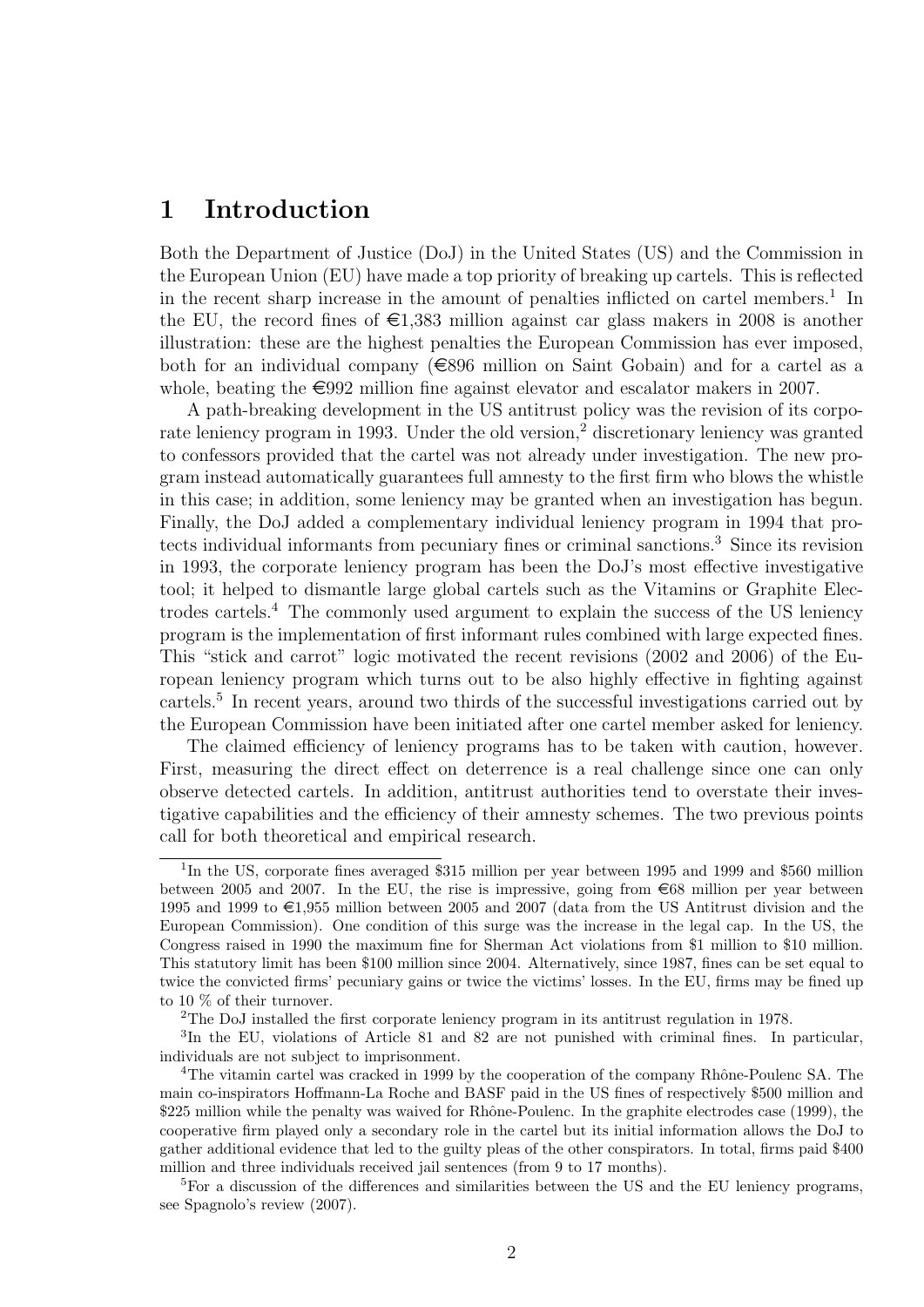While the theoretical literature, starting with Motta and Polo (2003) and Spagnolo (2004), has confirmed that a well-designed leniency scheme can significantly contribute to destabilize cartels, it has also pointed out some pro-collusive effects. Concerning deterrence effects, Spagnolo (2004) and Rey (2003) note that leniency increases gains from deviations by allowing defecting cartel members to report and avoid facing the fine. Spagnolo (2004) moreover shows that granting the first informant a reward equal to the sum of the fines imposed on the other conspirators can achieve full deterrence. In parallel, Aubert, Rey and Kovacic (2006) argue that rewarding individuals also helps to destabilize collusion since firm employees must then be "bribed" to be kept silent. Several papers however identify perverse effects that may dilute deterrence. Leniency reduces expected sanctions and thus increases the value of "collude and report" strategies (Motta and Polo (2003), Spagnolo (2004)). Moreover, badly designed leniency programs may contribute to stabilize collusion by giving cartel members a tool to punish deviators (Buccirossi and Spagnolo (2006) in the context of bilateral illegal transactions). Note that restricting eligibility to the first informant reduces the risk of these two perverse scenarii.

The main obstacle to empirical analysis is that collusive agreements are secret. That is why the existing recent empirical literature has been obliged to use indirect methods to assess the impact of leniency programs on cartels behavior (Brenner (2009), Harrington and Chang (2009), Miller (2009)).<sup>6</sup> Harrington and Chang (2009) develop a model of cartel formation and dissolution which enables to test the efficiency of a new cartel enforcement tool. In particular, the deterrence effects of leniency may be assessed through the shortrun changes in the duration of discovered cartels. The alternative framework of Miller (2009) allows to infer changes in the formation rates directly from changes in the number of detected cartels. He applies his findings to information reports issued by the DoJ between 1985 and 2005 and shows that the pattern of cartel discoveries around the revision in 1993 of the US corporate leniency program is consistent with enhanced cartel detection and deterrence capabilities. By contrast, Brenner (2009)'s work on European data shows that the introduction of a leniency policy in Europe in 1996 (without a first informant rule and full leniency) had no clear effect on deterrence. This suggests that the design of leniency schemes is a key element of success.

For cartels that are too stable to be deterred, antitrust authorities must try to detect and crack them down. The recent conviction of the car-glass makers highlights the role of post-investigation leniency in the prosecution of cartels. According to the European Commission:

"The Commission started this investigation on its own initiative on the basis of reliable information provided by an anonymous informant. The information prompted the Commission to carry out surprise inspections in 2005 at several sites of car glass producers in Europe. After the inspections, the Japanese Asahi Glass Co. and its European subsidiary AGC Flat Glass Europe (formerly 'Glaverbel) filed an application under the 2002 Leniency Notice.... Asahi/Glaverbel cooperated fully with the Commission and provided additional information to help to expose the infringement and its fine was reduced by

<sup>&</sup>lt;sup>6</sup>Note that experiments are another means to obtain empirical predictions. See for example Apesteguia et al. (2007), Bigoni et al. (2008) and Hinloopen and Soetevent (2008).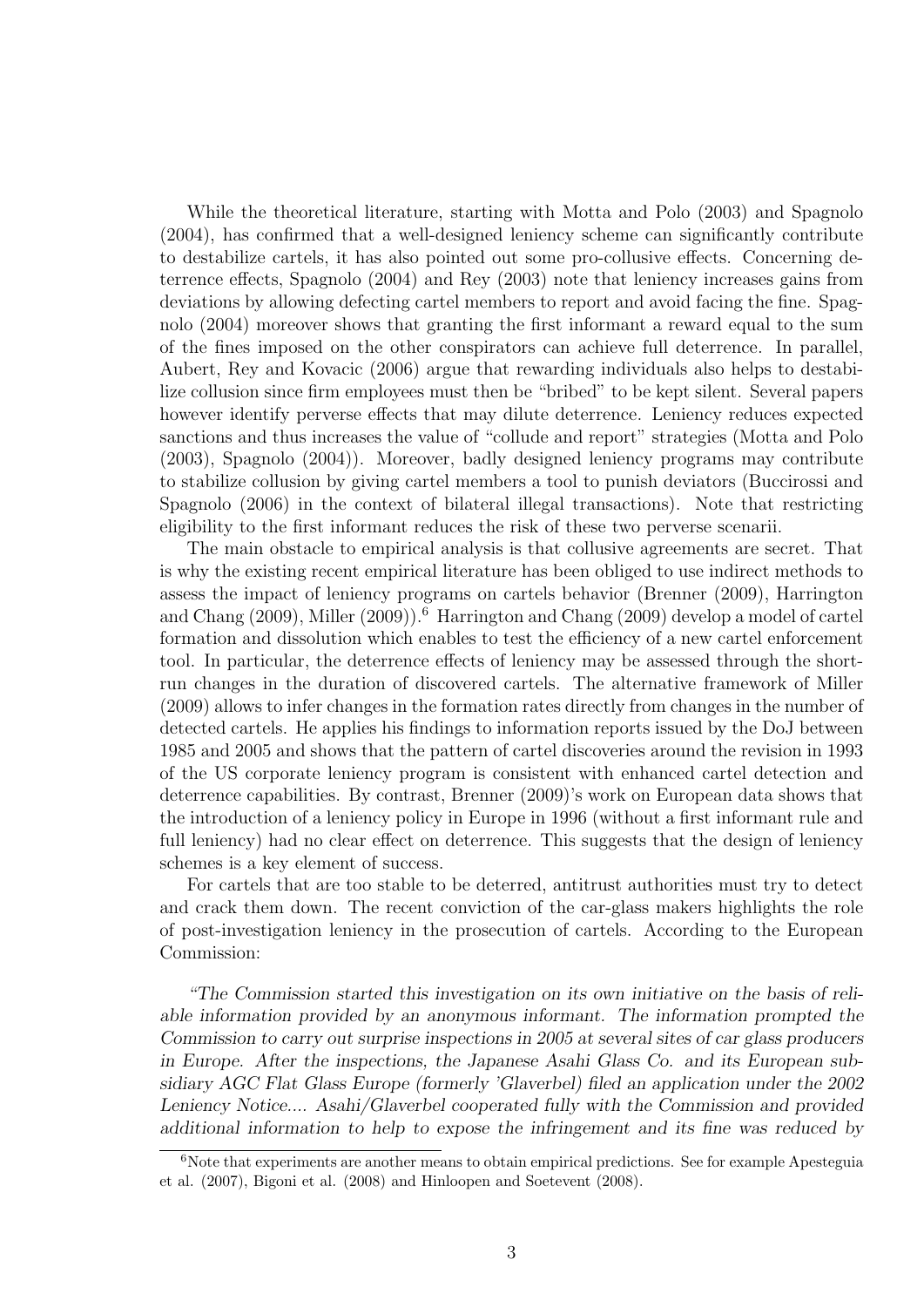#### 50%."<sup>7</sup>

We can infer from the Commission Notice on Immunity from Fines (2006) that the inspections have not been entirely successful since the notice specifies that:

"in order to qualify [for reduction of a fine], an undertaking must provide the Commission with evidence of the alleged infringement which represents significant added value with respect to the evidence already in the Commission's possession".

The period following an investigation is generally a fool's game. The antitrust authority must convince cartel members that the risk of conviction is real if it wants them to report their own pieces of information. This pushes the antitrust authority to overrepresent its own evidence and investigative power. In particular, it may run an investigation against a cartel pretending that conviction is very likely in the hope that firms will denounce themselves the cartel. We build our model on this idea.

Formally, we consider a standard supergame where firms decide whether to compete or collude on the market. The Antitrust Authority cannot condemn the cartel without gathering hard evidence. When firms collude, the Antitrust Authority receives a binary signal (either good or bad) which determines the probability of convicting cartel members if an investigation is launched. This probability is low when the signal is bad. As cartel members do not observe the Antitrust Authority's signal, they may confess their illegal activities even when the Antitrust Authority opens an investigation after receiving a bad signal. In such a case, the cartel is condemned even though the Antitrust Authority was unlikely to convict firms by its own means.

Our paper is related to Motta and Polo (2003). In their paper, offering leniency enables the Antitrust Authority to save on prosecution costs, and the freed resources reinforce detection capabilities. However, the leniency policy gives amnesty to all firms that apply for leniency, which has a negative impact on cartel deterrence. As a result, the leniency program is a second-best instrument: if the budget of the Antitrust Authority is large enough to deter cartel formation, leniency should not be offered. One important innovation in our paper is the incorporation of private information on the Antitrust Authority side. We shall show that this informational advantage, combined with leniency, allows the Antitrust Authority to raise the overall conviction rate and thereby to enhance cartel desistance. The design of the leniency scheme – for instance, implementing or not a first informant rule – ensures that the increase in the conviction rate also materializes into higher deterrence.

The paper is organized as follows. Section 2 describes the model. Section 3 provides a benchmark where there is no information asymmetry between the Antitrust Authority and cartel members. Section 4 studies the case where the Antitrust Authority has private information about the strength of its case against a given cartel. Section 5 derives the optimal informant rule. In section 6, we discuss some policy implications. Finally, section 7 concludes.

 $^7$ available at http://ec.europa.eu/competition/cartels/what is new/news.html, reference: IP/08/1685.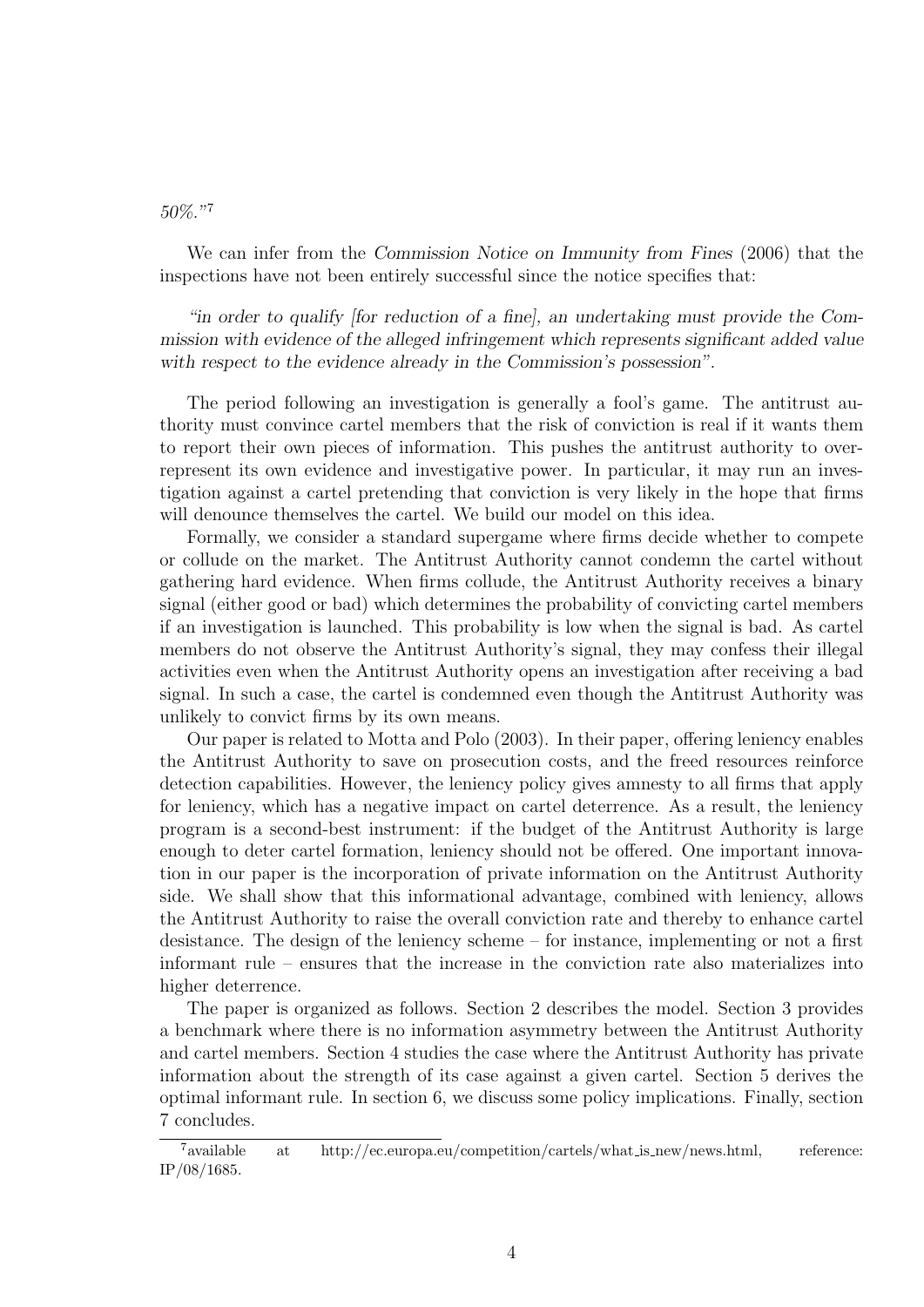# 2 The Model

#### 2.1 Players

#### 2.1.1 Firms

We consider a continuum of industries with unit mass. In each industry,  $N \geq 2$  symmetric and risk-neutral firms play an infinitely repeated game. In each period, each firm decides whether to compete or collude. The gross profit of a firm is:

- $\Pi^C \geq 0$  if firms compete,
- $\Pi^{Col} > \Pi^C$  if firms collude.
- $\Pi^D > \Pi^{Col}$  if the firm deviates from collusion that is, if it competes when the other firms collude.

In order to analyze the impact of the antitrust policy on cartel formation, we allow industries to vary in the scope for collusion by assuming that industries are heterogenous with respect to  $\Pi^D$ .

We focus on explicit collusion, which is based on communication, meetings and so forth. We therefore assume that successful collusion automatically generates hard evidence that the Antitrust Authority needs to find out in order to condemn the cartel. All firms have the same discount factor  $\delta \in (0,1)$  and maximize the expected discounted sum of their profits.

We focus on grim trigger strategies in which any deviation from a collusive agreement is punished by reverting forever to competition, which is here the minmax and thus constitutes the most severe punishment.

#### 2.1.2 Antitrust Authority (AA)

The AA is aware whether an industry colludes, but cannot condemn a cartel without gathering hard evidence of collusion. That is, we focus on prosecution rather than on detection.<sup>8</sup> In each period of collusion, the AA receives a binary signal  $S \in \{g, b\}$  which determines the probability of finding hard evidence if it launches an investigation. Conditional on there being a cartel, the probability to receive a good signal is  $\psi$ . If the realization of the signal is good  $(S = q)$ , the AA knows that it will find hard evidence of collusion with probability  $\mu < 1$  if it runs an investigation. If the realization of the signal is instead bad  $(S = b)$ , the AA has no chance to find hard evidence with its own investigation.<sup>9</sup>

<sup>&</sup>lt;sup>8</sup>The assumption that the AA perfectly observes whether collusion occurs is made for simplicity. Our results are qualitatively unchanged if we assume instead that the AA receives signals strongly correlated with the presence of collusion. Our model similarly applies to organized crime (corruption, mafias, drug trafficking and so on) where prosecution – i.e., finding enough evidence to obtain a condemnation in court – is a relatively more important issue than detection.

<sup>9</sup>Section 6 discusses the case where the probability of finding evidence during an investigation is also positive in case of a bad signal.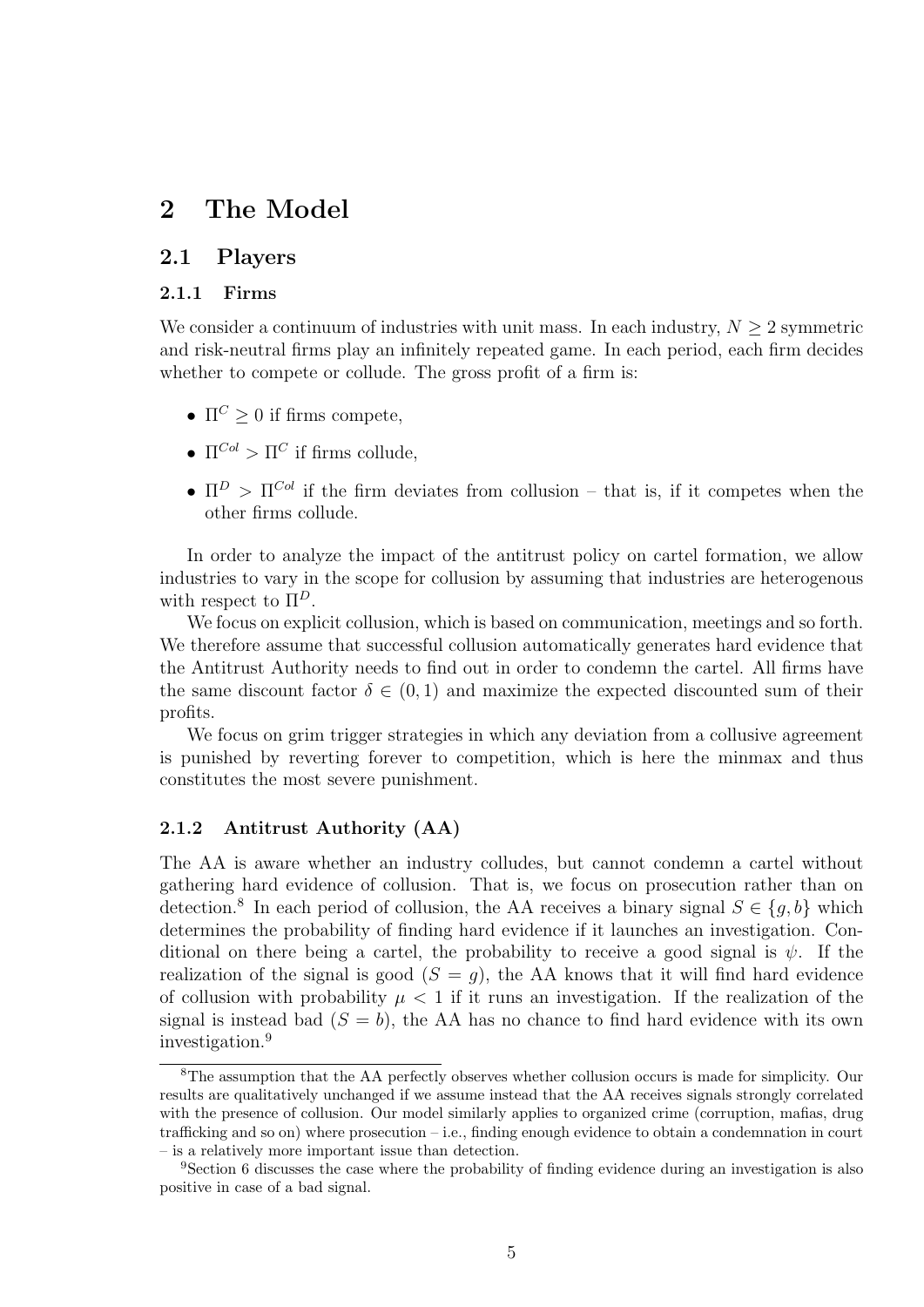When firms collude, the AA decides whether or not to run an investigation depending on the realization of the signal. If the AA has gathered hard evidence at the end of the period, the cartel is condemned and each member must pay a fine  $F$ , which is exogenously set by law.<sup>10</sup>

Leniency Program. If a leniency program is implemented, eligible firms pay only a reduced fine if they report information, in which case all cartel members are condemned with probability one. The AA fixes a pre-investigation leniency rate  $q_0$ , available before the beginning of any investigation, and a *post-investigation* leniency rate  $q$ , available during investigations. We restrict our attention to leniency rates lower than one.<sup>11</sup> To facilitate the exposition of the results, we first constrain the AA to choose between granting leniency to all informants or instead adopting a first informant rule (denoted hereafter FI rule) – i.e., to restrict eligibility to the first confessor. Then, in section 5, we expand the set of feasible schemes by allowing the AA to offer leniency rates contingent on the number of informants, and we derive in this context the optimal leniency scheme. Finally, following a condemnation, firms are forced to compete forever.<sup>12</sup> Enforcing competition can for example be achieved through either close monitoring of the industry<sup>13</sup> or higher fines for repeat offenders.<sup>14</sup>

Information. Except in the benchmark case, the realization of the signal is unknown to cartel members. The measures of prosecution efficiency  $\psi$  and  $\mu$ , as well as the parameters of the antitrust scheme  $q_0$ , q and F are common knowledge.

In practice, the signal S may be obtained during a sector inquiry. According to the European Commission:

"The Commission may decide to start a sector inquiry when a market does not seem to be working as well as it should. This might be suggested by evidence such as limited trade between Member States, lack of new entrants on the market, the rigidity of prices, or other circumstances suggest that competition may be restricted or distorted within the common market".

Alternatively, the realization of the signal may be interpreted as whether the AA re-

<sup>&</sup>lt;sup>10</sup>Alternatively, F may be viewed as the maximal punishment allowed by the law. In this case, Becker's (1968) argument applies: it is optimal to set fines as high as possible. An infinite fine combined with a positive, even arbitrarily low enforcement probability necessarily deters cartel formation.

<sup>11</sup>Well-designed reward schemes are very effective in fighting collusion (see Spagnolo (2004) and Aubert, Rey and Kovacic (2006)). Authorizing rewards in our setting would also deter collusion in all industries. However, in practice, it is generally politically unfeasible.

 $12$ This assumption is made for simplicity. Our results are qualitatively unchanged if we assume instead that firms are forced to compete only for a finite positive number of periods following a condemnation.

<sup>&</sup>lt;sup>13</sup>In the context of organized crime, imprisonment can also stop an illegal practice.

<sup>&</sup>lt;sup>14</sup>Higher fines for repeat offenders are present in US and European antitrust laws.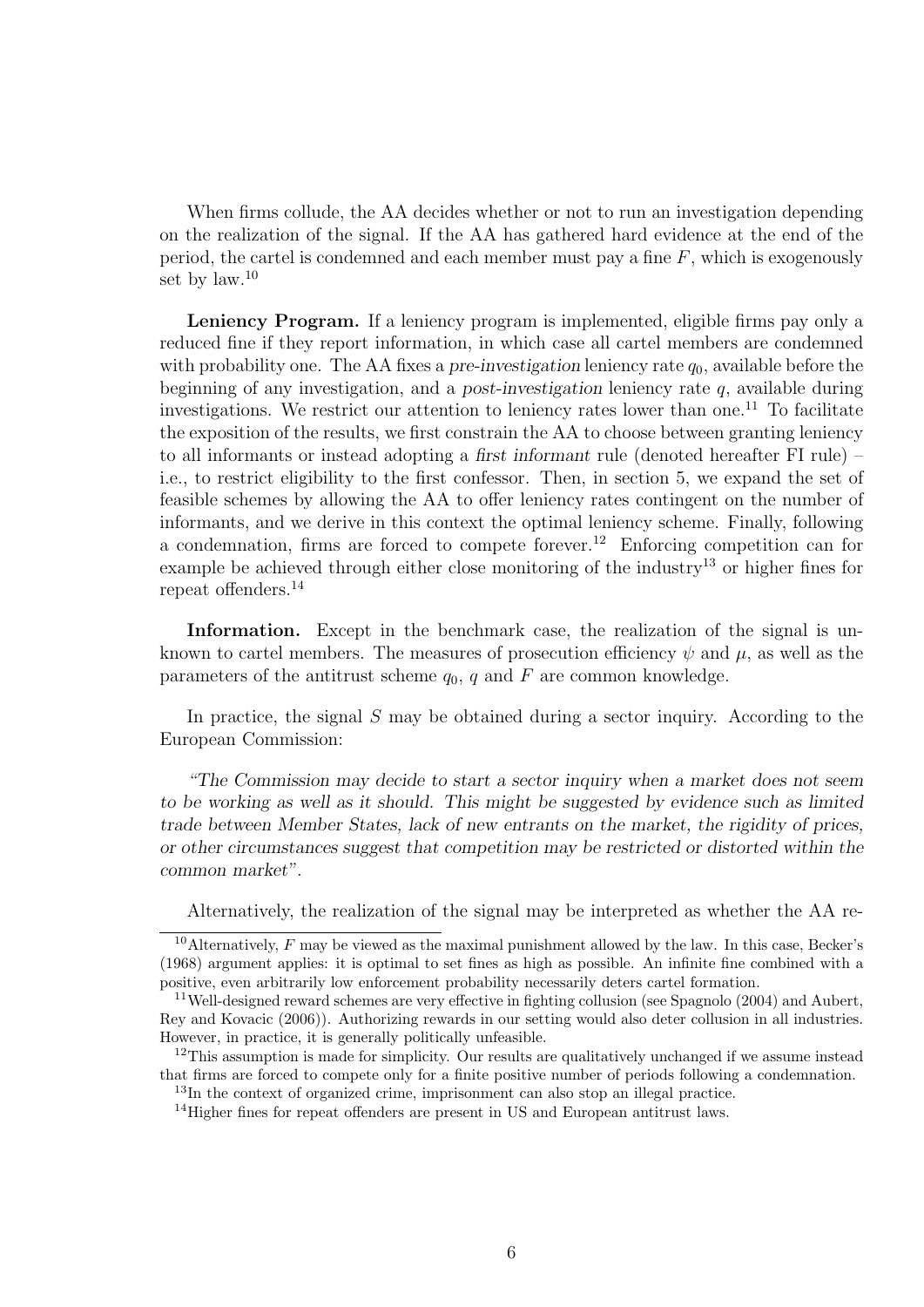ceived some initial incriminating evidence from third parties.<sup>15,16</sup> Accordingly,  $\psi$  is likely to vary in practice with the efficiency of existing schemes designed to encourage whistleblowing. In particular, sentencing individuals to imprisonment<sup>17</sup> or offering bounties<sup>18</sup> to informants strongly incentivize third parties' cooperation.<sup>19</sup> The US Amnesty Plus Program, which gives strong financial incentives to firms already under prosecution for denouncing cartels in other markets,  $20$  is also an efficient instrument to raise the probability of obtaining initial evidence on separate cartels.<sup>21</sup> As for  $\mu$ , it is likely to vary with the AA's budget, and also with technological progress, for instance the use of digital forensics.

<sup>16</sup>We could furthermore assume that the initial evidence is more or less reliable, which would justify the stationarity of the model. Suppose for example that a good signal means that the initial evidence is reliable with probability  $\psi$ , in which case an investigation will be successful for sure, and is otherwise unreliable, in which case an investigation cannot succeed. If the AA launches an investigation, either the cartel is condemned and the game thus ends for that industry, or the investigation fails and the AA will then infer that its initial evidence was not reliable.

"The Division has long emphasized that the most effective way to deter and punish cartel activity is to hold culpable individuals accountable by seeking jail sentences".

The Antitrust Criminal Penalty Enhancement and Reform Act of 2004 raised the maximum jail term available under the Sherman Act from three years to ten years. Nonetheless, the US (and Canada) are nearly alone in the world in sending cartel managers in jail. The possibility to fine individuals is also written in the law of other countries (for example Germany, France, Japan) without being applied.

<sup>18</sup>In practice, very few jurisdictions offer financial rewards for whistleblowers. Notable exceptions are the UK and South Korea. The UK's Office of Fair Trading has been offering since March 2008 rewards of up to £100,000 for information about cartel activity. The Informant Reward System has been introduced in April 2005 by the Korean Fair Trade Commission and recompenses those who report competition law violations. In June 2005 a first reward of 66,87 million won (about \$ 63,700) was paid to an anonymous person who provided decisive evidence (names of executive of the 6 cartel members, meeting place and details of agreements) in a welding rod cartel case. In the US, Kovacic (2001) proposes to expand the existing Civil False Claims Act (adopted by the Congress in 1863 and reinforced in 1986 which offers rewards in exchange of information given to the government in procurement fraud cases) to price-fixing violations.

<sup>19</sup>Spagnolo (2007) mentions the sociological literature documenting that whistleblowers experience a terrible working, social and private life after reporting. This suggests that whistleblowing are very unlikely without high rewards.

<sup>20</sup>Disclosing a second cartel lead to amnesty for the second offense, together with a substantial reduction in the fine for the participation in the first cartel.

 $^{21}$ Griffin (2003) declared:

"Roughly half of the Division's current international cartel investigations were initiated by evidence obtained as a result of an investigation of a completely separate market."

<sup>&</sup>lt;sup>15</sup>Third parties can be internal employees, buyers' complaints or local agencies. Internal whistleblowing is encouraged in the US by the Individual Leniency Program. Several recent cases in the US were initiated by buyers' complaints such as the graphite electrodes and the stainless steel cartels. Infiltration may complement individual whistleblowing: a well-known example is the use of covert cameras by the FBI to tape cartel meetings leading to the conviction of the international Lysine cartel. Note that the recordings have been facilitated by a cooperating witness. For more detailed information on the prosecution of the Lysine cartel, see Hammond (2005).

<sup>17</sup>Hammond (2007) declared: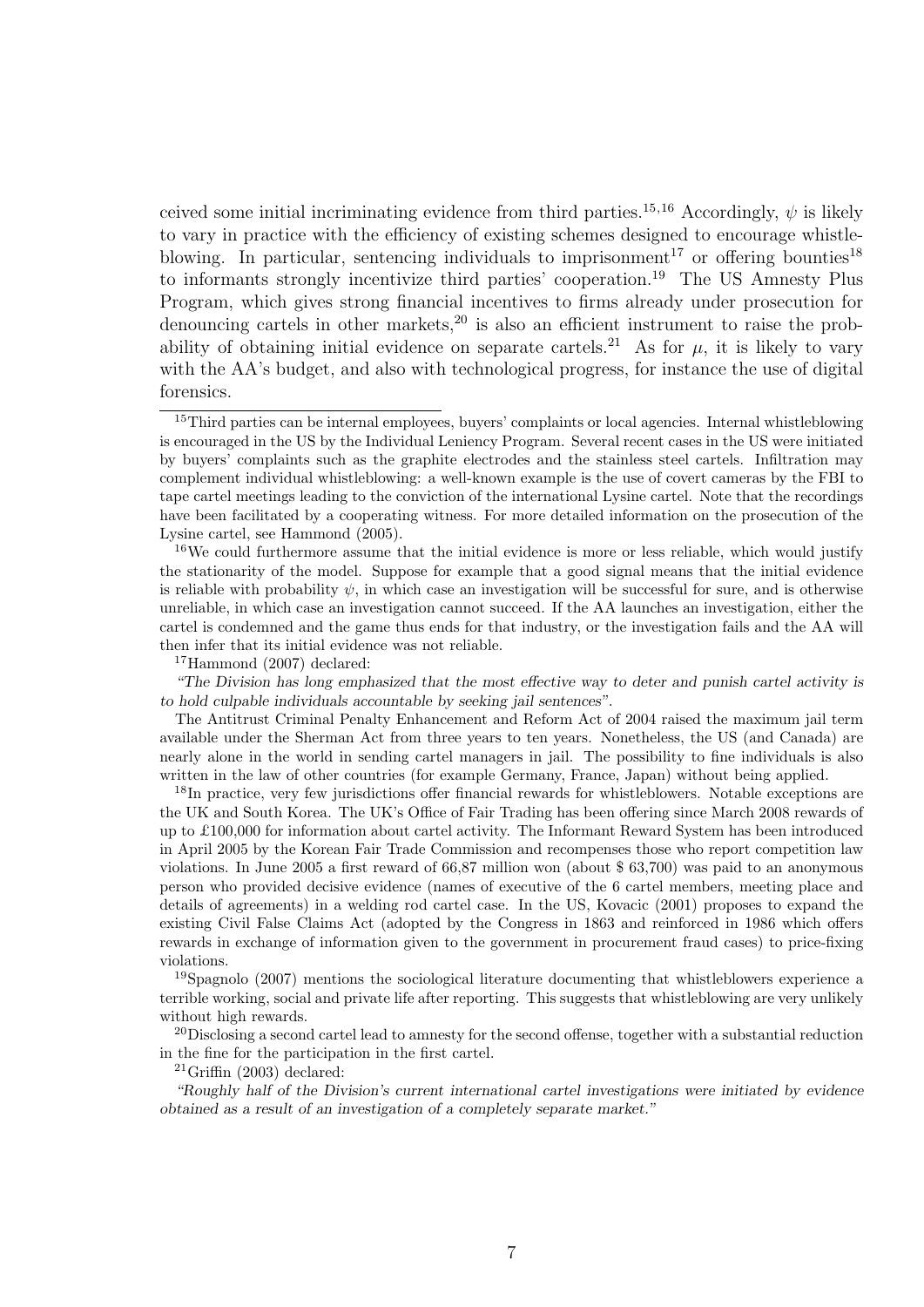### 2.2 Timing

First, in stage 0, the AA fixes  $q_0$  and q at the beginning of the game together with possible restrictions such as a FI rule. Moreover, it announces and sticks to an investigation policy (more on this below). Then, in each period, the timing of the game, summarized in Figure 1, is as follows:

- Stage 1. Each firm chooses whether to enter into a collusive agreement. If at least one firm chooses not to collude, competition takes place and the game moves to the next period. If all firms choose to enter into a collusive agreement, this decision leaves hard evidence of collusion and the game proceeds to stage 2.
- Stage 2. Each firm chooses whether to respect the agreement and collude, or to deviate and compete on the market. These decisions are not observed by the other firms until the end of the period.
- Stage 3. Each firm decides whether to apply to the *pre-investigation* leniency program and report evidence of collusion to the AA. If at least one firm reports information, the cartel is condemned; in that case, eligible firms benefit from a reduced fine  $(1 - q_0)F$ . Otherwise, the game proceeds to stage 4.
- Stage 4. The AA receives the signal  $S$  and decides whether or not to run an investigation. This decision is publicly observed by firms. If the AA runs an investigation, the game proceeds to stage 5.
- Stage 5. Each firm decides whether to apply to the *post-investigation* leniency program. If at least one firm reports, the cartel is condemned; in that case the fine is reduced to  $(1 - q)F$  for the eligible firms. Otherwise, the game proceeds to stage 6.
- Stage 6. If the AA received a good signal, it finds hard evidence and can thus condemn the cartel with probability  $\mu$ . If the signal is bad, the AA has no chance to gather evidence of collusion.



Figure 1: The stage game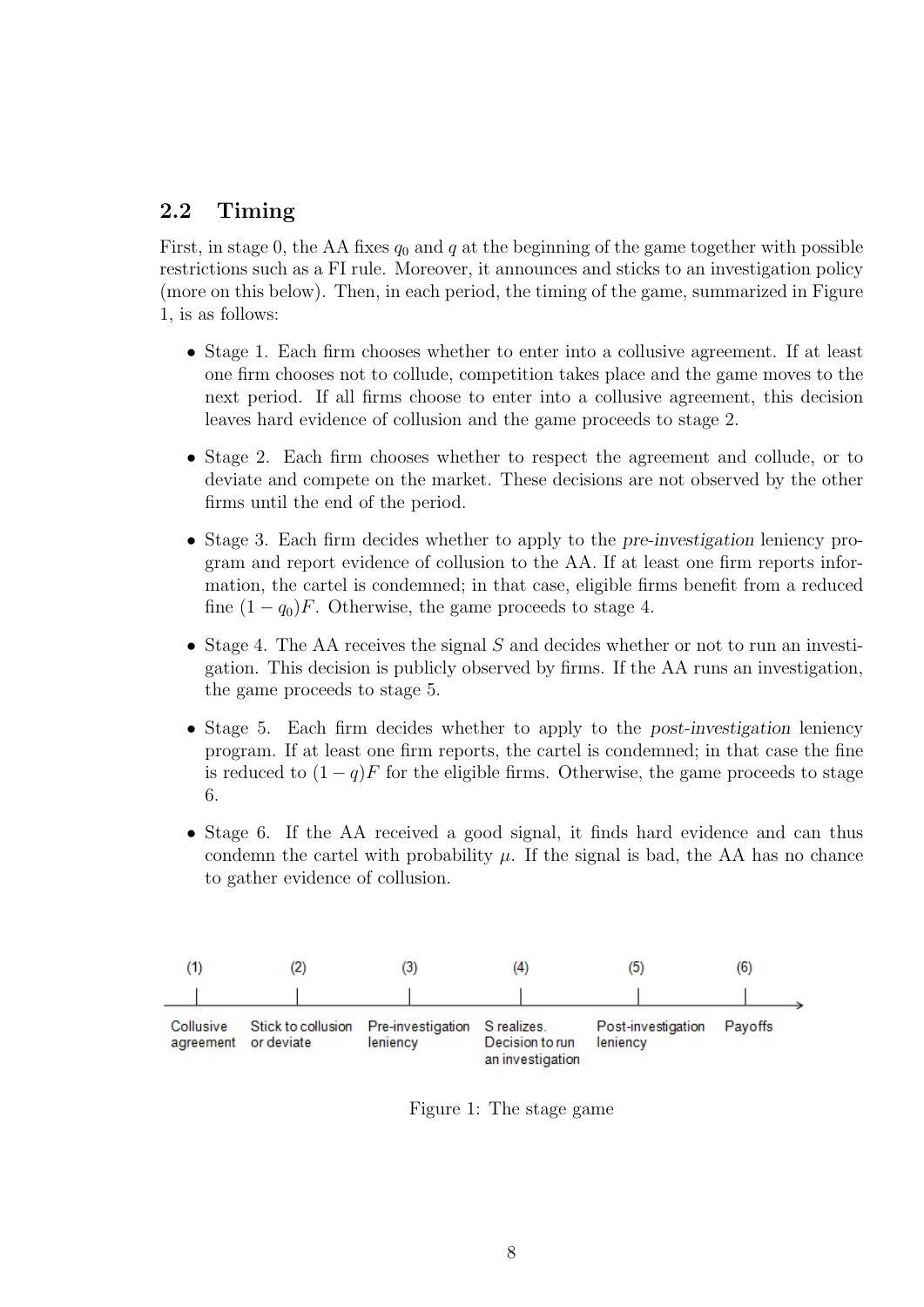#### 2.3 Strategies

We focus on stationary strategies.<sup>22</sup>

Antitrust Authority. As mentioned above, the investigation policy is contingent on the realization of the signal. We suppose that  $\mu$  is large enough to ensure that it is optimal for the AA to run an investigation with probability one after receiving a good signal even when firms do not report information.<sup>23</sup> When instead the signal is bad, the AA carries out an investigation with probability  $\sigma$ . Therefore, the investigation policy boils down to choosing  $\sigma$ , which can be interpreted as the strategy of bluff. We assume that the AA can credibly commit itself about  $\sigma$  in stage 0, and stick to this investigation policy afterwards.

When the signal is public, cartel members will not report information if the AA launches an investigation after having received a bad signal, since they do not face any risk of conviction. When instead the signal is privately observed by the AA, there is scope for bluffing – i.e. choosing  $\sigma > 0$  – as firms may fear that the investigation could be successful.

Firms. Firms decide whether to compete or collude. Collusion is sustainable if the expected value of future collusion exceeds the gains from deviating. In case of multiple sustainable collusive strategies, we assume that firms select the Pareto-dominant collusive strategy – i.e., the most profitable one.

Let us make some preliminary observations: first, since the investigation policy is stationary and the fine is independent on the duration of collusion, if collusion is profitable, then the best collusive strategy consists in colluding in every period until the cartel is condemned. Second, denouncing the cartel with positive probability before an investigation cannot be an optimal collusive strategy. If the collusive strategy prescribes to a firm to report before an investigation, the continuation value of the collusion is zero since the cartel will be shut down forever. Firms prefer therefore to deviate and compete rather than collude.<sup>24</sup> In contrast, an optimal collusive strategy may prescribe to report in case of investigation. However, it can be profitable to report only if the leniency rate is positive. Consequently, if the AA does not offer post-investigation leniency – i.e., if  $q = 0$  – the most profitable collusive strategy is to "collude and remain silent". When  $q > 0$ , the optimal reporting strategy is necessarily symmetric since a firm is worse-off being silent whenever at least one other firm reports; therefore, it suffices to consider two collusive strategies: "collude and remain silent" and "collude and report in case of investigation".

In order to be sustainable, these collusive strategies must resist unilateral deviations on the market. The strategy "collude and remain silent" must moreover be incentive-

<sup>22</sup>However, it is important to stress that non stationary strategies are theoretically very powerful in deterring cartels. Frezal (2006) shows that a non-recurrent high probability of conviction better deter collusion than constant low average controls.

<sup>&</sup>lt;sup>23</sup>For lower values of  $\mu$ , the AA does not open any investigation in the absence of leniency – i.e., we are in a "Laissez-faire" regime.

<sup>&</sup>lt;sup>24</sup>Mixing with private lotteries between reporting and not reporting before an investigation also requires the continuation value of the collusion to be zero, and firms prefer again to deviate and compete. Mixing with public lotteries could be sustainable, but collude and not report before an investigation is then a fortiori sustainable and more profitable.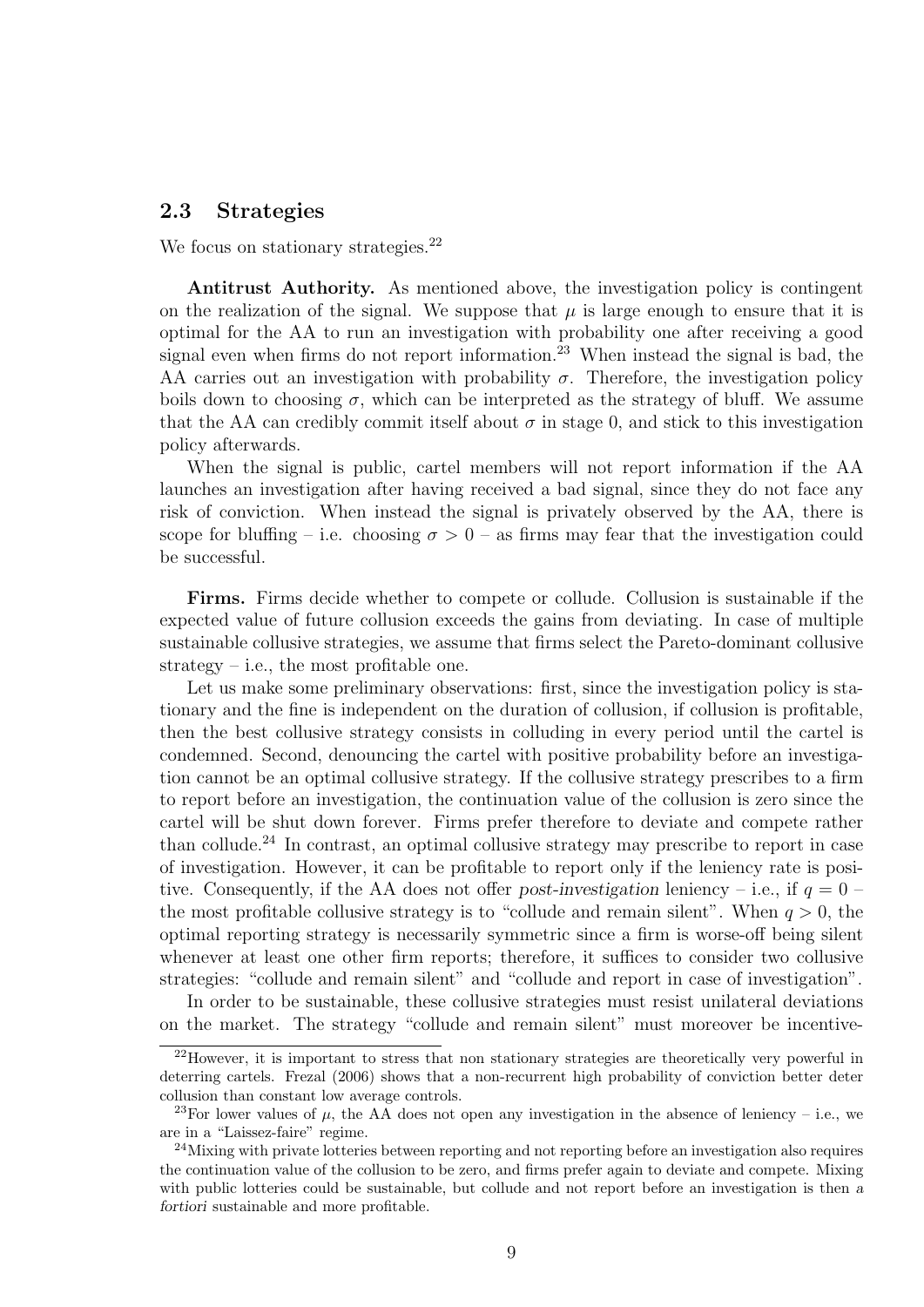compatible, that is, robust to unilateral reporting deviations: no firm should gain by reporting in case of investigation when the other firms remain silent. Therefore, firms choose to "collude and remain silent" instead of "collude and report in case of investigation" only if it is both more profitable and incentive-compatible.

Let us denote by  $\gamma$ , the probability that at least one firm reports information in case of investigation,<sup>25</sup> by  $\phi$ , the conviction rate faced by firms when they collude and by  $V(\sigma, \gamma, a)$ , the value of collusion.

When firms collude in an industry, the AA runs an investigation with probability  $\psi + (1 - \psi)\sigma$ . Either at least one firm reports, in which case the cartel is condemned with certainty, or no firm reports and the cartel is condemned only if the investigation is successful – i.e. with probability  $\psi \mu$ . Therefore,  $\phi$  is:

$$
\phi(\sigma, \gamma) = (\psi + (1 - \psi)\sigma)\gamma + \psi(1 - \gamma)\mu
$$

 $\phi(.,.)$  is strictly increasing in  $\gamma$ , increasing in  $\sigma$  (strictly if  $\gamma > 0$ ) and lies between  $\phi(0,0) =$  $\psi\mu$  and  $\phi(1,1) = 1$ . Because firms are forced to compete once condemned, it follows that the value of collusion solves  $V = \Pi^{Col} + \phi(\sigma, \gamma)(\frac{\delta \Pi^C}{1-\delta} - (1-q)F) + (1-\phi(\sigma, \gamma))\delta V$ , that is:

$$
V(\sigma, \gamma, q) = \frac{\Pi^{Col} + \phi(\sigma, \gamma)(\frac{\delta \Pi^C}{1 - \delta} - (1 - q)F)}{1 - \delta(1 - \phi(\sigma, \gamma))}
$$

**Lemma 1.**  $V(\sigma, \gamma, q)$  is (i) strictly decreasing in  $\gamma$ , (ii) decreasing in  $\sigma$  (strictly so for  $\gamma > 0$ ) and (iii) strictly increasing in q.

 $\Box$ 

#### Proof. See Appendix.

Let us denote by  $V_D$ , the value of the optimal deviating strategy. If one firm deviates, it obtains  $\Pi^D > \Pi^{Col}$  but its continuation profit is  $\frac{\delta \Pi^C}{1-\delta}$  since it will be punished by reversal to the minmax. As a deviating firm still faces a fine, the strategy "deviate on the market and simultaneously report pre-investigation" constitutes the optimal strategy if  $q_0 > 1 - \phi(\sigma, \gamma)$ . Since rewards are forbidden, offering full amnesty in case of preinvestigation reports is then always optimal  $(q_0 = 1)$ , as this maximizes the incentives to deviate. The optimal deviating strategy has then value  $V_D = \Pi^D + \frac{\delta \Pi^C}{1-\delta}$  $\frac{\delta \Pi^{\circ}}{1-\delta}$ . Observe that restricting pre-investigation leniency to the first informant has no impact here. In the literature, limiting leniency to the first confessor prevents collusive firms from reporting in each period in order to protect themselves from fines (Spagnolo (2004), Chen and Rey (2007)). In our model, however, firms are forced to compete once condemned, which de facto deter firms from colluding and reporting information in each period.

<sup>25</sup>As already mentioned, cartel members will either all report or all remain silent in case of investigation – i.e., either  $\gamma = 1$  or  $\gamma = 0$ .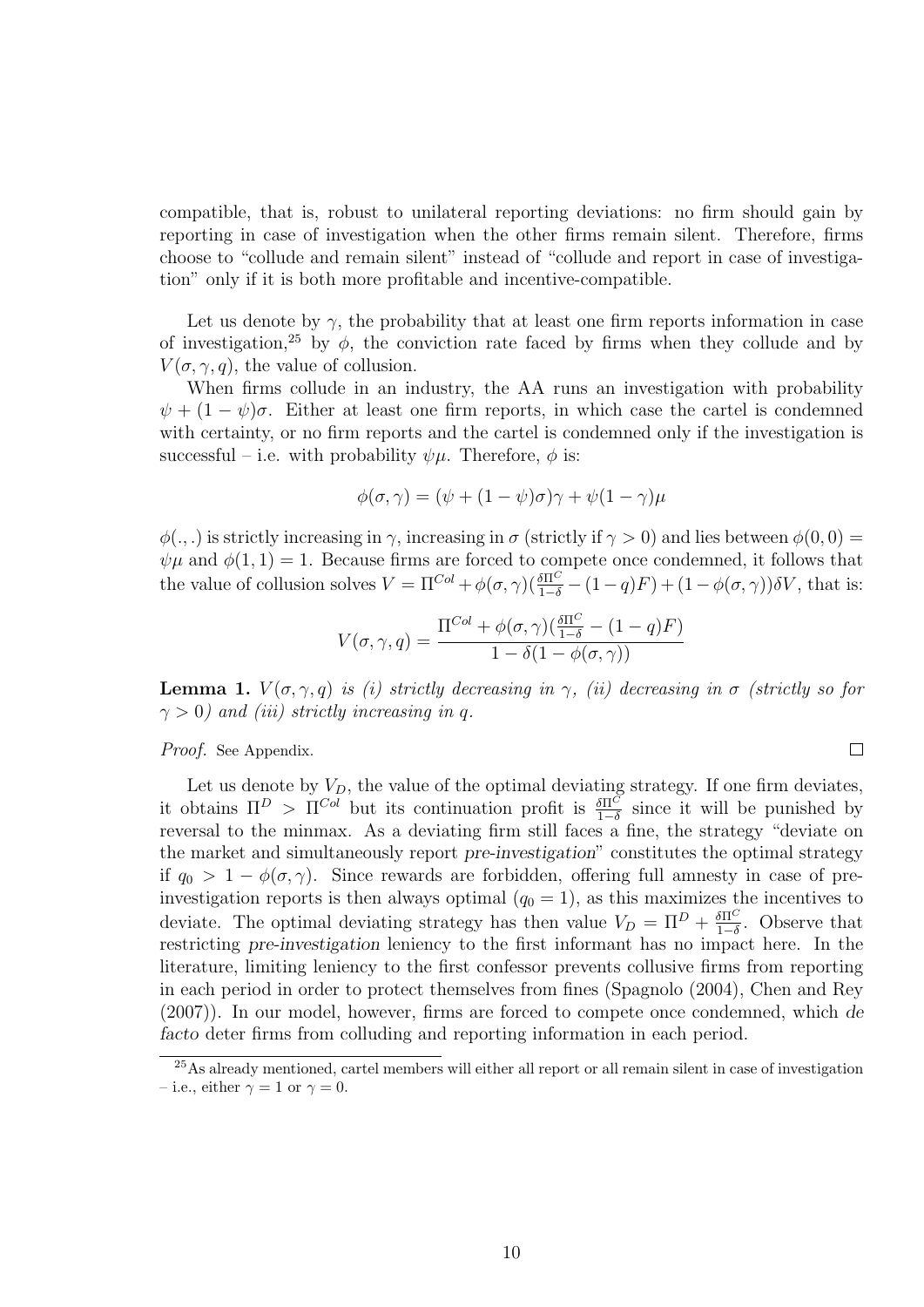#### 2.4 Welfare

The AA is benevolent and maximizes total welfare,  $26$  or equivalently minimizes the social cost of collusion. Society incurs a per-period deadweight loss  $L > 0$  when firms collude. For notational convenience, the society has the same discount factor  $\delta$  as firms. The cost of carrying out an investigation is  $c \geq 0$ .

Firms collude in an industry if  $V_D \leq V(\sigma, \gamma, q)^{27}$  Gains from deviating are distributed across industries according to the cumulative distribution function  $G$ . Hence,  $G(V(\sigma, \gamma, q))$  denotes the initial proportion of collusive industries in the economy. We are now able to write the social cost of collusion in the economy, C, which is such that:

$$
C = G(V(\sigma, \gamma, q))\hat{C}
$$

where  $\hat{C}$  denotes the social cost of a cartel, when it is formed, and is such that:

$$
\hat{C} = L + (\psi + (1 - \psi)\sigma)c + \delta(1 - \phi(\sigma, \gamma))\hat{C}
$$

and thus:

$$
\hat{C} = \hat{C}(\sigma, \gamma) \equiv \frac{L + (\psi + (1 - \psi)\sigma)c}{1 - \delta(1 - \phi(\sigma, \gamma))}
$$

When firms collude, society incurs the loss  $L$ . The AA opens an investigation with probability  $\psi + (1 - \psi)\sigma$ , which allows to convict cartel members with probability  $\phi(\sigma, \gamma)$ . When condemned, firms are forced to compete which is the efficient social market behavior. Otherwise, society incurs the social cost of the cartel the following period.

An antitrust policy has a positive effect on cartel deterrence if it reduces the proportion of collusive industries. It has a positive effect on cartel desistance if it reduces the social cost of a cartel (denoted by  $C$ ).

# 3 Optimal Policy under Transparent Procedures

We proceed by backward induction. First, we determine, depending on the antitrust policy, whether firms choose to "collude and report in case of investigation", to "collude and be silent" or to compete. Then, we infer the optimal antitrust policy.

As already mentioned, when cartel members observe the AA's signal, they will never report if the AA receives a bad signal and thus the AA will never open an investigation in that case – i.e.,  $\sigma$ =0. In contrast, cartel members may want to apply for leniency when the AA opens an investigation after receiving a good signal, since they do face a risk of being condemned. They are more likely to do so when (i) the risk of conviction  $\mu$  ("the stick") is high; and: (ii) the leniency rate  $q$  ("the carrot") is high.

 $26$ We treat the fine as a transfer from the firms to the AA which thus does not affect welfare. The collected fines could however enter the objective function when the AA faces a budget constraint. The European Commission indeed argues that the penalties paid go to the Community budget and, therefore, contribute to finance the European Union.

<sup>&</sup>lt;sup>27</sup>We implicitly assume here that collusion arises whenever it is sustainable, although competition remains an equilibrium even when collusion is sustainable.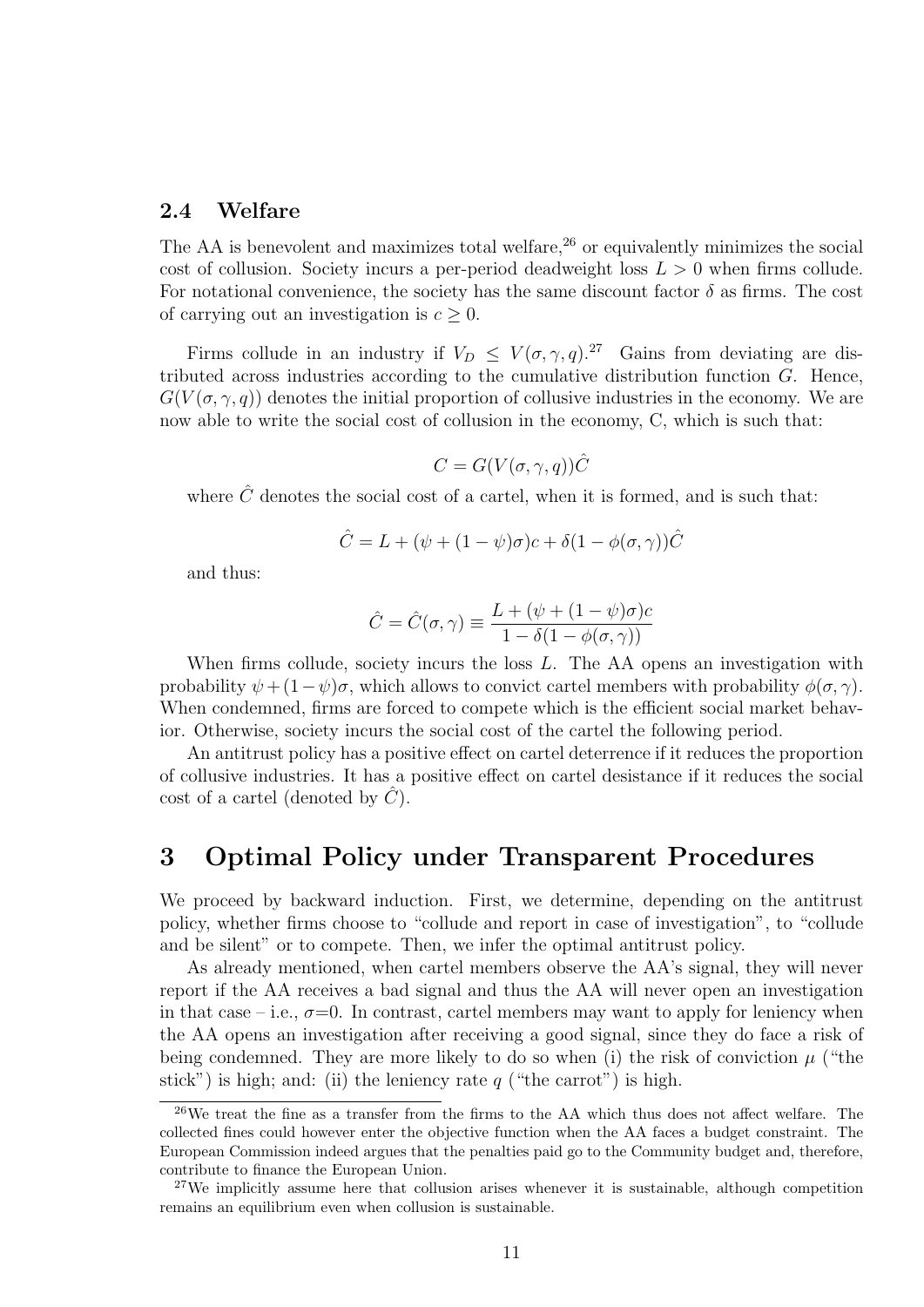"Collude and report in case of investigation"  $(R)$ . When the AA runs an investigation after receiving a good signal and firms report, the cartel is condemned with probability 1 and not only with probability  $\mu$ . From an ex ante perspective, the (expected) conviction rate is therefore  $\phi(0, 1) = \psi$ , the AA's probability to receive a good signal. If leniency is granted to all informants, each collusive firm pays the reduced fine  $(1$ q)F when convicted. Therefore, the value of the collusion,  $V_B^R$  (where B stands for Benchmark), equals:

$$
V_B^R(q) = V(0, 1, q) = \frac{\Pi^{Col} + \phi(0, 1)(\frac{\delta \Pi^C}{1 - \delta} - (1 - q)F)}{1 - \delta(1 - \phi(0, 1))}
$$

If instead leniency is granted only to the first informant (FI rule), the leniency rate faced by each firm is  $\frac{q}{N}$ , and the value of the collusion,  $V_{B,FI}^R(q)$ , equals  $V_B^R(\frac{q}{N})$  $\frac{q}{N}$ .

"Collude and be silent" (S). If all firms choose to remain silent when the AA carries out an investigation, the value of collusion,  $V^S$ , is:

$$
V^{S} = V(0,0,q) = \frac{\Pi^{Col} + \phi(0,0)(\frac{\delta \Pi^{C}}{1-\delta} - F)}{1 - \delta(1-\phi(0,0))}
$$

The cartel is dismantled only if the AA after receiving a good signal succeeds in finding out hard evidence of collusion during the investigation. The conviction rate is then  $\phi(0,0) = \psi\mu$ . When convicted, firms pay the full fine F. As already mentioned, the collusive path "collude and be silent" faces an incentive-compatibility  $(IC_B)$  constraint: no firm should gain by instead reporting information when an investigation is ongoing – which is the case if:

$$
\mu(\frac{\delta \Pi^C}{1-\delta} - F) + (1-\mu)\delta V^S \ge \frac{\delta \Pi^C}{1-\delta} - (1-q)F
$$
\n
$$
(IC_B)
$$

If firms stick to the path "collude and be silent", either the investigation is successful with probability  $\mu$  in which case cartel members must pay F and are forced to compete on the market or the investigation fails with probability  $(1 - \mu)$  and cartel members' discounted continuation payoffs are  $\delta V^S$ . If instead one firm betrays the cartel by unilaterally deciding to report, it pays only a reduced fine  $(1 - q)F$ . This is independent on whether the AA implements or not a FI rule.

As already mentioned, firms choose to "collude and be silent" instead of "collude and report in case of investigation" only if it is both incentive-compatible and more profitable. Lemma 2 derives the firms' decisions in function of the AA's leniency policy.

**Lemma 2.** There exists a threshold,  $q_{\mu} \equiv (1 - \mu) \frac{\delta(\Pi^{Col} - \Pi^C) + (1 - \delta)F}{(1 - \delta)F + \mu \psi \delta F}$ , such that, provided that collusion is sustainable:

for  $q < q_{\mu}$ , firms collude and remain silent;

for  $q > q_{\mu}$ , firms collude and report in case of investigation;

for  $q = q_{\mu}$ , firms are indifferent between the two collusive strategies when leniency is granted to all informants. Under a FI rule, firms collude and remain silent.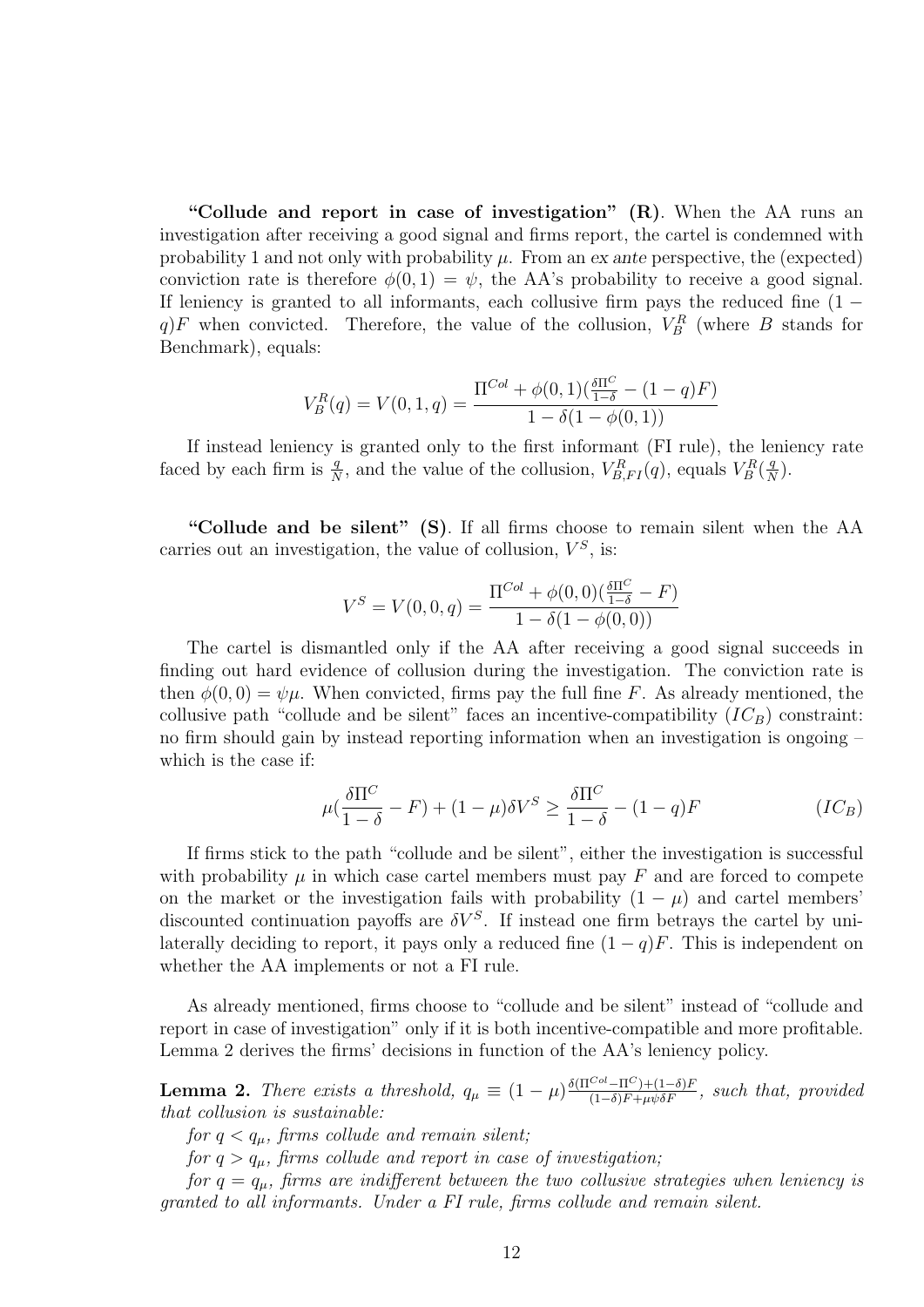Proof. If leniency is granted to all informants, firms choose to "collude and be silent" instead of "collude and report in case of investigation" if and only if  $V^S > V_B^R(q)$  and the  $(IC_B)$  constraint is satisfied. If the AA adopts a FI rule, firms choose to "collude and be silent" instead of "collude and report in case of investigation" if and only if  $V^S > V^R_{B,FI}(q)$  and the  $(IC_B)$  constraint is satisfied.

First, let us show that the  $(IC_B)$  constraint is equivalent to  $V^S \geq V^R_B(q)$ . Let us multiply by  $\psi$  and add  $\Pi^{Col}$  on both sides of the  $(IC_B)$  constraint. We obtain:

$$
\Pi^{Col} + \psi \mu \left( \frac{\delta \Pi^C}{1 - \delta} - F \right) + \psi (1 - \mu) \delta V^S \ge \Pi^{Col} + \psi \left( \frac{\delta \Pi^C}{1 - \delta} - (1 - q)F \right)
$$

Because  $V^S = \Pi^{Col} + \psi \mu (\frac{\delta \Pi^C}{1-\delta} - F) + (1-\psi \mu) \delta V^S$ , it follows that the  $(IC_B)$  constraint is equivalent to  $(1 - \delta(1 - \psi))V^S \ge \Pi^{Col} + \psi(\frac{\delta \Pi^C}{1 - \delta} - (1 - q)F)$ , and thus to  $V^S \ge V^R_B(q)$ . Second, simple computations show that  $V^S \geq V^R_B(q)$  if and only if  $q \leq q_\mu$ . Third, observe that  $V^R_B(q) \geq V^R_{B,FI}(q)$  (strictly so for  $q > 0$ ).

It follows that if  $q > q_{\mu}$ , the  $(IC_B)$  constraint is not satisfied and cartel members choose to report in case of investigation (with or without a FI rule). If  $q < q_{\mu}$ ,  $V^S > V^R_B \geq V^R_{B,FI}(q)$ : since (S) is incentive-compatible and more profitable than (R) (with or without a FI rule), cartel members choose to collude and be silent. Finally, if  $q = q_{\mu}$ , (S) is incentive-compatible,  $V^S = V^R_B(q) > V^R_{B,FI}(q)$  and thus if leniency is granted to all informants, cartel members are indifferent between the two collusive strategies. Under a FI rule, firms collude and remain silent.  $\Box$ 

 $q_{\mu}$  is lower than 1 if  $\mu$  is higher than a threshold  $\mu < 1$ . Figure 2(a) represents the conviction rate and Figure 2(b) the equilibrium value of collusion in function of q for the case  $\mu > \mu$ .<sup>28</sup>



Figure 2: Benchmark

<sup>&</sup>lt;sup>28</sup>On Figure 2(b),  $V_{B,FI}^{R}(1)$  is either below or above  $V^{S}$ .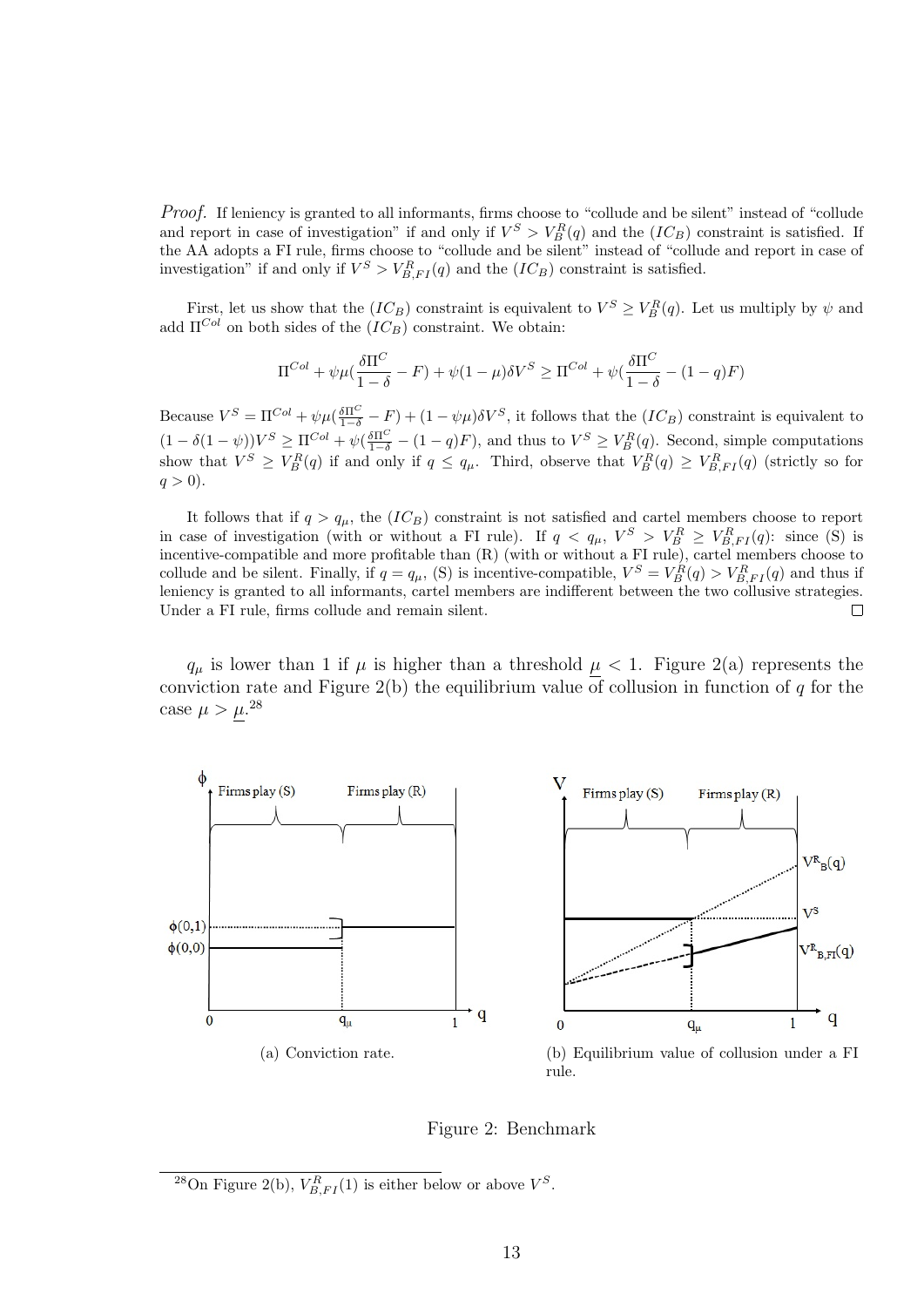The optimal antitrust policy consists in choosing the leniency rate  $q$  and the informant rule (either the all informant or the FI rule) which minimize the social cost of collusion  $C$ .

Desistance. Cartel desistance is enhanced when firms report information, since in that case, conviction is obtained for sure during an investigation instead of being uncertain. The AA has to set the leniency rate above  $q_{\mu}$  in order to force cartel members to report in case of investigation. When  $\mu < \mu$ , it is however impossible to induce reporting if rewards are ruled out (i.e., if  $q \le 1$ ).<sup>29</sup> For the rest of the paper, we assume  $\mu \ge \mu$ . Introducing a leniency rate  $q > q_\mu$  suffices to optimize desistance,<sup>30</sup> and raises the conviction rate from  $\phi(0,0)$  to  $\phi(0,1)$ .

Deterrence. We mentioned that restricting pre-investigation leniency to the first informant has no impact in our model. This is not true for post-investigation leniency. When  $q > q_{\mu}$ , a FI rule reduces the profitability of "collude and report in case of investigation" strategies from  $V_B^R(q)$  to  $V_{B,FI}^R(q)$  and therefore it should be preferred to an all informant rule. When leniency is given to all informants, firms report information only if it is profitable for the cartel as a whole to do so  $((R)$  is played instead of  $(S)$  only if  $V_B^R(q) > V^S$ ). By introducing a FI rule, the AA targets the fundamental weakness of the cartel, namely its internal cohesion. As a result, there is a discontinuity in the value of the collusion around  $q_{\mu}$ : for  $\tilde{q}$  just above  $q_{\mu}$ , cartel members would be collectively better off by all remaining silent  $(V^S > V^R_{B,FI}(\tilde{q}))$ . However, in that case, each firm is willing to betray the cartel by reporting when the other firms remain silent  $(V_B^R(\tilde{q}) > V^S)$ . (S) is therefore not incentive-compatible and firms are forced to play a less profitable collusive strategy, namely (R).

The value of the collusion is minimized when the AA implements a FI rule and sets q just above  $q_{\mu}$  (see Figure 2(b)). Offering more leniency is pro-collusive: this reduces expected sanctions without increasing any further the conviction rate, which mechanically raises the value of collusion.

Choosing q just above  $q_{\mu}$  and implementing a FI rule optimize both cartel desistance and cartel deterrence and thus form the optimal antitrust policy. Proposition 1 summarizes the analysis:

**Proposition 1** (Public signals). Leniency policy. The optimal leniency rate  $q^*$  is just above  $q_\mu$ .

Welfare. Introducing post-investigation leniency is desirable both from a deterrence and a desistance perspective. The initial proportion of collusive industries drops from  $G(V^S)$  to  $G(V^R_{B,FI}(q^*))$  under a FI rule and the conviction rate increases from  $\phi(0,0)$  to  $\phi(0,1)$ .

<sup>&</sup>lt;sup>29</sup>Obviously if rewards were allowed, reporting could be induced for any value of  $\mu$ .

<sup>&</sup>lt;sup>30</sup>Formally, optimizing desistance in the benchmark requires to minimize  $\hat{C}(0,\gamma)$ . As  $\hat{C}(0,\gamma)$  is decreasing in  $\gamma$ , desistance is optimized when cartel members report information in case of an investigation. A corollary is that the choice of the informant rule plays no role from a desistance perspective.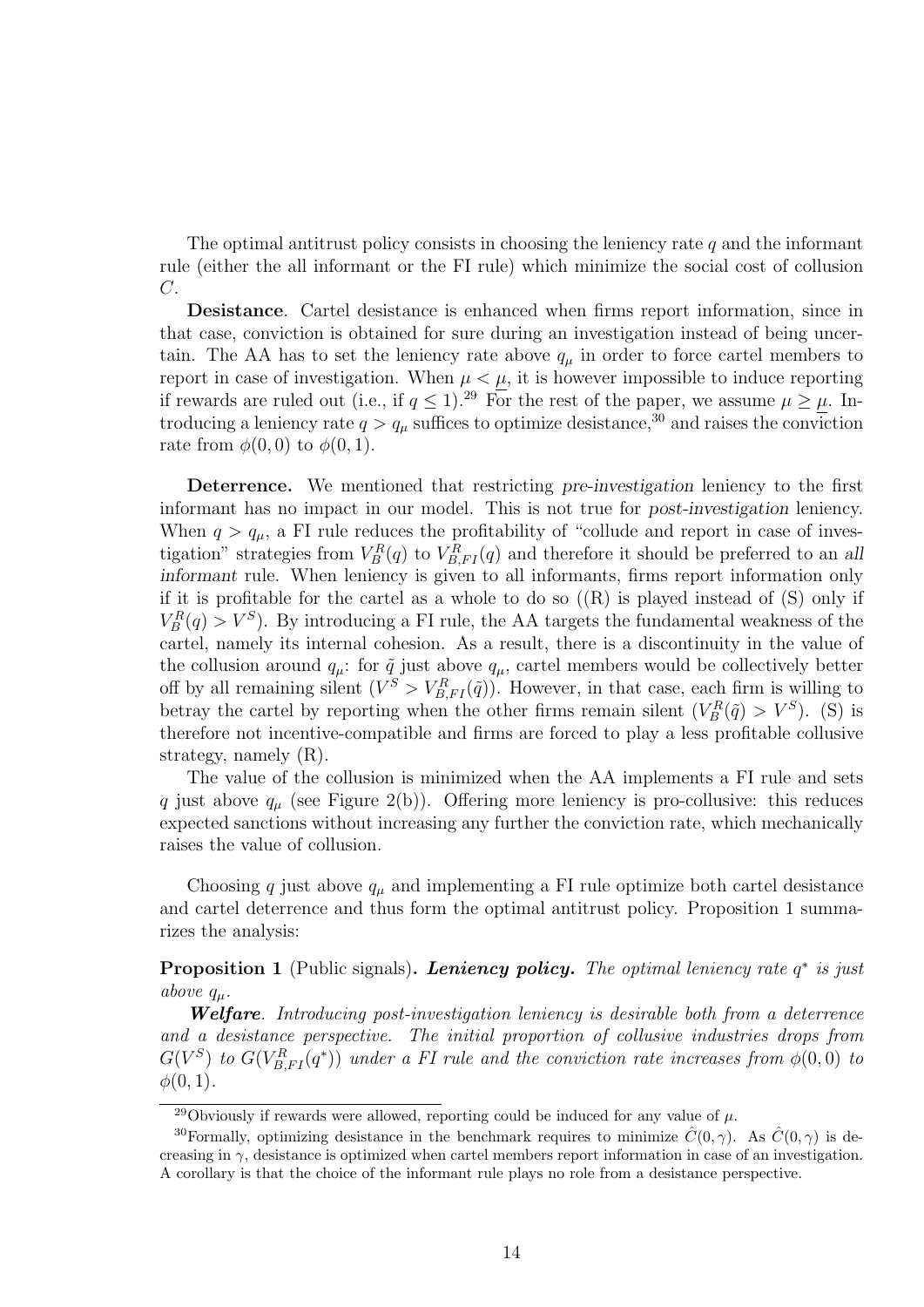# 4 Optimal Policy under Prosecutorial Discretion

Suppose now that firms do not observe the signal of the AA. When the signal is bad, the AA has no chance to condemn the cartel through its own investigations. Still, the AA may want to run an investigation in the hope that cartel members will denounce themselves the cartel.

As before, we proceed by backward induction and characterize the optimal antitrust policy when the AA can commit itself to a pre-specified investigation policy  $\sigma$ . If cartel members report in case of an investigation, "bluffing" – that is, choosing  $\sigma > 0$  – enhances both cartel desistance and cartel deterrence. However, increasing  $\sigma$  has a shadow cost: it dilutes the risk of conviction if cartel members remain silent. By Bayes rule, the probability of prosecutorial success in case of an investigation equals  $\frac{\psi\mu}{\psi+(1-\psi)\sigma}$ , which is decreasing in  $\sigma$ . As we will see, because of this dilution effect, the optimal investigation policy  $\sigma^*$  is interior, so as to keep inducing cartel members to report.

"Collude and report in case of investigation"  $(R)$ . When firms do not observe the AA's signal and report in case of investigation, they are condemned even when the AA received a bad signal. The conviction rate is therefore  $\phi(\sigma, 1) = \psi + (1 - \psi)\sigma$ . If leniency is granted to all informants, the value of the collusion,  $V^R(\sigma, q)$ , is then:

$$
V^R(\sigma, q) = V(\sigma, 1, q) = \frac{\Pi^{Col} + \phi(\sigma, 1)(\frac{\delta \Pi^C}{1 - \delta} - (1 - q)F)}{1 - \delta(1 - \phi(\sigma, 1))}
$$

If instead the AA implements a FI rule, the value of collusion,  $V_{FI}^{R}(\sigma, q)$ , equals  $V^R(\sigma, \frac{q}{\Lambda})$  $\frac{q}{N}$ .

"Collude and be silent" (S). The value of the collusion remains  $V^S$  because the AA can find hard evidence only after receiving a good signal. (S) is again subject to an incentive-compatibility  $(IC)$  constraint: no firm should be willing to betray the cartel by reporting during an investigation, which is the case if:

$$
(1 - \frac{\psi\mu}{\psi + (1 - \psi)\sigma})\delta V^S + \frac{\psi\mu}{\psi + (1 - \psi)\sigma}(\frac{\delta\Pi^C}{1 - \delta} - F) \ge \frac{\delta\Pi^C}{1 - \delta} - (1 - q)F
$$
 (IC)

The  $(IC)$  constraint is equivalent to:<sup>31</sup>

$$
V^S \ge V^R(\sigma, q)
$$

For  $q \leq q_{\mu}$ ,  $V^S \geq V^R(0, q)$  and thus cartel members do not report information in the absence of bluff (see the benchmark case). As  $V^R(\sigma, q)$  is decreasing in  $\sigma$ , they will not report a fortiori when the AA chooses  $\sigma > 0$ .

Suppose now that  $q > q_\mu$ . In that case,  $V^R(0, q)$  is higher than  $V^S$ . Observe also that  $V^R(1,q) = \Pi^{Col} + \frac{\delta \Pi^C}{1-\delta} - (1-q)F$ , which is lower than  $V^D = \Pi^D + \frac{\delta \Pi^C}{1-\delta}$  $\frac{\delta \Pi^{\circ}}{1-\delta}$ , and thus we have  $V^R(1,q) < V^S$  when  $V^S \ge V^D$ . We focus on the case  $V^S \ge V^D$  since for  $V^S < V^D$ , collusion is deterred even in the absence of post-investigation leniency. As  $V^R(\sigma, q)$  is

 $31$ To show the equivalence, it suffices to follow the same computations done in lemma 2.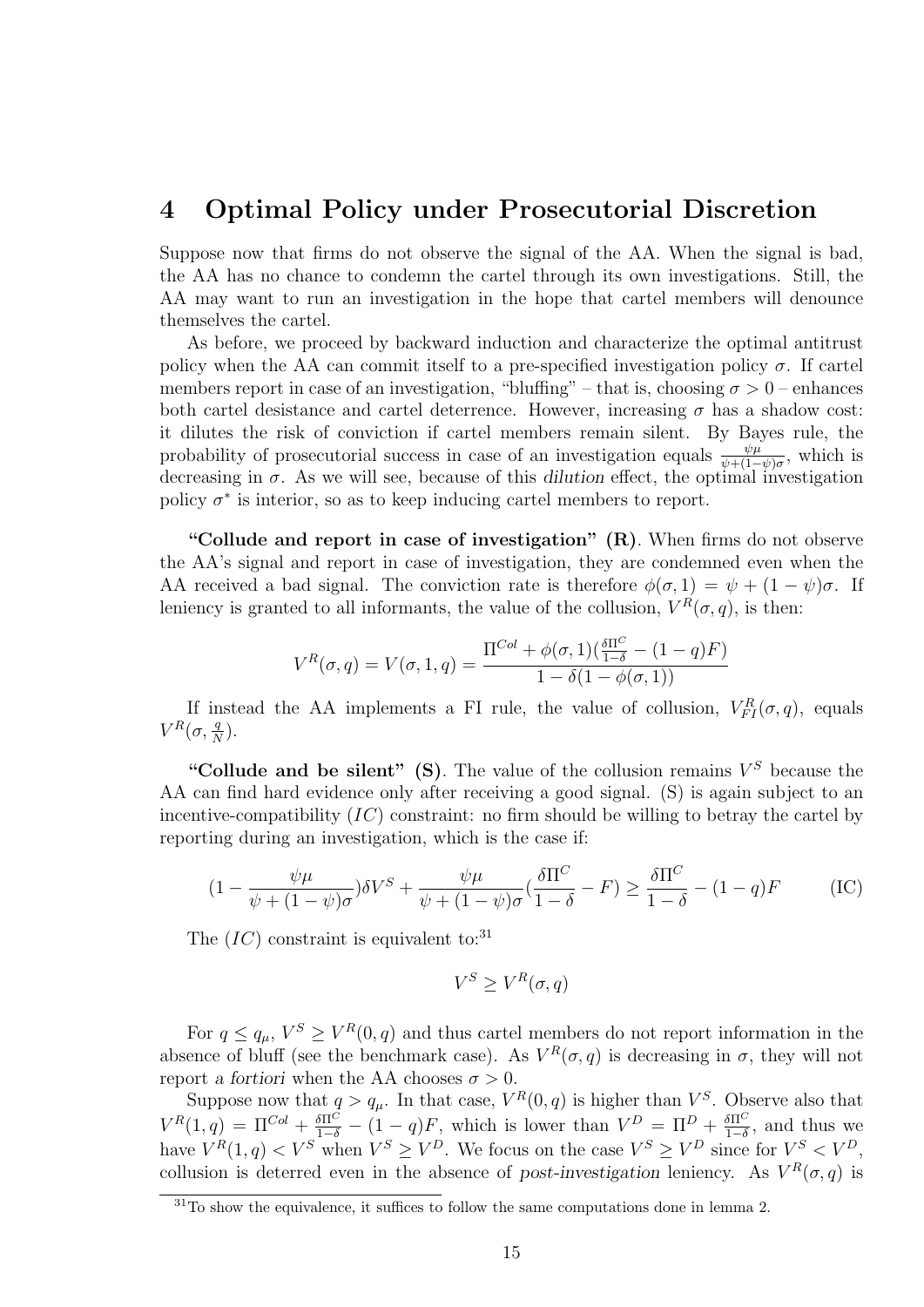decreasing in  $\sigma$ , for  $q > q_{\mu}$ , it follows that there exists a threshold  $\sigma^*(q) \in (0,1)$  such that  $V^S = V^R(\sigma^*(q), q)$ . For  $\sigma < \sigma^*(q)$ ,  $V^S < V^R(\sigma, q)$  and thus (S) is not incentivecompatible. For  $\sigma \geq \sigma^*(q)$ , cartel members remain silent as (S) is incentive-compatible and more profitable than (R) (with or without a FI rule since  $V^S \geq V^R(\sigma, q)$  implies  $V^S > V_{FI}^R(\sigma, q)$ .<sup>32</sup> Lemma 3 summarizes our analysis.

Lemma 3. Provided that collusion is sustainable, for  $q \leq q_{\mu}$ ,  $\forall \sigma$ , firms collude and remain silent; for  $q > q_u$ , if  $\sigma < \sigma^*(q)$ , firms collude and report in case of investigation; if  $\sigma > \sigma^*(q)$ , firms collude and remain silent;

if  $\sigma = \sigma^*(q)$ , firms are indifferent between the two collusive strategies when leniency is granted to all informants. Under a FI rule, firms collude and remain silent.

Figure 3(a) represents the conviction rate and Figure 3(b) the equilibrium value of collusion as a function of  $\sigma$  when  $q > q_{\mu}$ .<sup>33</sup>



The optimal antitrust policy consists in choosing the leniency rate  $q$ , the informant rule (all informant or FI rule) and the investigation policy  $\sigma$  which minimize the social cost of collusion C.

**Desistance.** Formally, optimizing desistance requires to minimize  $\hat{C}(\sigma, \gamma)$ , where  $\gamma$ equals either 0 or 1. It is easy to show that  $\hat{C}(\sigma,0)$  is increasing in  $\sigma$ , and  $\hat{C}(\sigma,1)$  is

<sup>&</sup>lt;sup>32</sup>To be more precise, when  $\sigma = \sigma^*(q)$  and leniency is granted to all informants, cartel members are indifferent between "collude and report in case of investigation" and "collude and remain silent".

<sup>&</sup>lt;sup>33</sup>On Figure 3(b),  $V_{FI}^{R}(0,q)$  is either below or above  $V^{S}$ .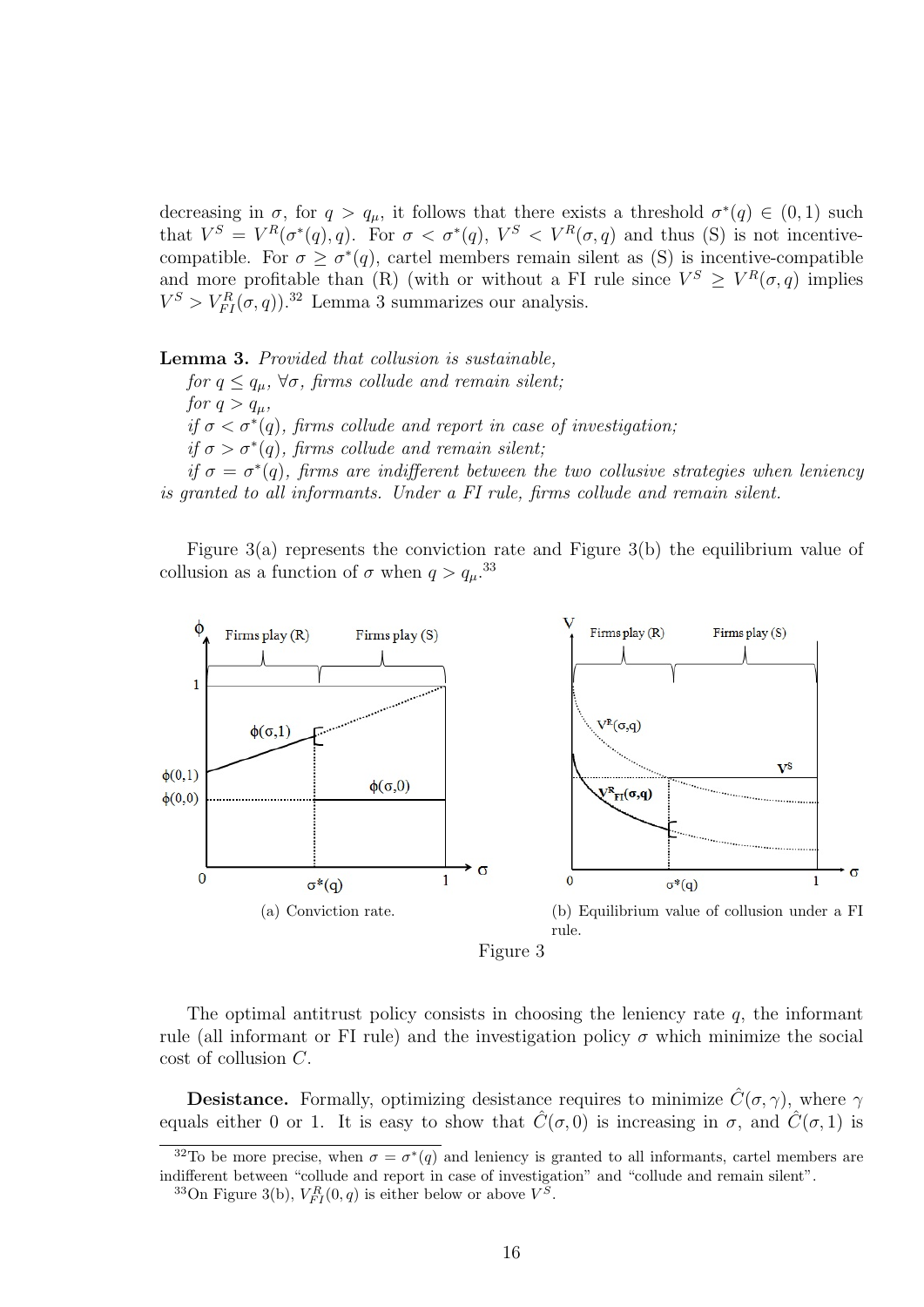decreasing in  $\sigma^{34}$  Moreover,  $\hat{C}(0,1) < \hat{C}(0,0)$ . Therefore,  $\forall \sigma$  and  $\tilde{\sigma}$ ,  $\hat{C}(\sigma,1) < \hat{C}(\tilde{\sigma},0)$ . It follows that optimizing desistance boils down to ensure that cartel members report in case of investigation ( $\gamma = 1$ ), and to maximize  $\sigma$  under this constraint.

For  $q \leq q_{\mu}$ , cartel members remain silent in case of investigation (see Lemma 3) and therefore, C is minimized for  $\sigma = 0$ .

For  $q > q_\mu$ , cartel members report in case of investigation only if  $\sigma < \sigma^*(q)$  (see Lemma 3) and thus, desistance is optimized when the AA chooses  $\sigma$  just below  $\sigma^*(q)$ . Intuitively, if the AA chooses  $\sigma$  low enough – i.e., below the threshold  $\sigma^*(q)$  – it is likely to have received a good signal when it launches an investigation, consequently firms prefer to report. In contrast, when the AA chooses  $\sigma$  above  $\sigma^*(q)$ , the risk of conviction is too low to induce firms to denounce the cartel. Firms report information only if they perceive a significant risk than the AA will condemn them in case of an investigation; by bluffing, the AA dilutes this risk, possibly to the point of discouraging leniency applications.

Optimizing desistance turns out to be equivalent to maximizing the conviction rate (see Figure 3(a)). If the AA chooses  $\sigma$  above  $\sigma^*(q)$ , firms remain silent during investigations and the conviction rate drops to  $\phi(0,0)$ . Therefore, the AA is better off by choosing  $\sigma = 0$ (as in the benchmark case) than choosing  $\sigma$  above  $\sigma^*(q)$ . Opening investigations too frequently after receiving bad signals penalizes desistance because it creates a negative externality on the efficiency of investigations launched after receiving good signals by discouraging cartel members from reporting information.<sup>35</sup>

Deterrence. The increase in the conviction rate is also beneficial in terms of deterrence. When the AA adopts a FI rule, for  $\sigma$  just below  $\sigma^*(q)$ , cartel members would be collectively better off by remaining silent in case of investigation. However, this is again not incentive-compatible and thus cartel members are forced to report, which materializes ex ante into a lower (expected) value of collusion (see Figure 3(b)).

The following proposition characterizes the optimal cartel policy.

#### **Proposition 2** (Private signals). Leniency policy. It is optimal to grant full amnesty  $(q = 1)$ .

**Investigation policy.** The optimal investigation policy is to fix  $\sigma$  just below  $\sigma^*(1)$ . Welfare. Bluffing is welfare-enhancing. The initial proportion of collusive industries, here equal to  $G(V_{FI}^{R}(\sigma^{*}(1),1))$  under a FI rule, is lower and the conviction rate, here equal to  $\phi(\sigma^*(1), 1)$ , is higher compared to the benchmark.

 $\Box$ 

Proof. See Appendix.

Increasing the leniency rate allows the AA to open more investigations while still ensuring that firms report, which enhances desistance  $(\sigma^*(q))$  is increasing in q. Deterrence is simultaneously improved because the value of the collusion  $V_{FI}^{R}(\sigma^*(q), q)$  is decreasing

<sup>&</sup>lt;sup>34</sup>For  $\hat{C}(\sigma, 1)$  to be decreasing in  $\sigma$ , we have to assume that  $c < \frac{\delta L}{1-\delta}$  – i.e., the social gain of condemning an existing cartel outweighs the cost of an investigation.

 ${}^{35}$ It is also harmful because the AA pays the cost c when it opens an investigation with a bad signal without any benefit since cartel members do not report. Observe also that it is not optimal to open an investigation in every period even in the case where  $c = 0$  – that is, when an investigation is costless.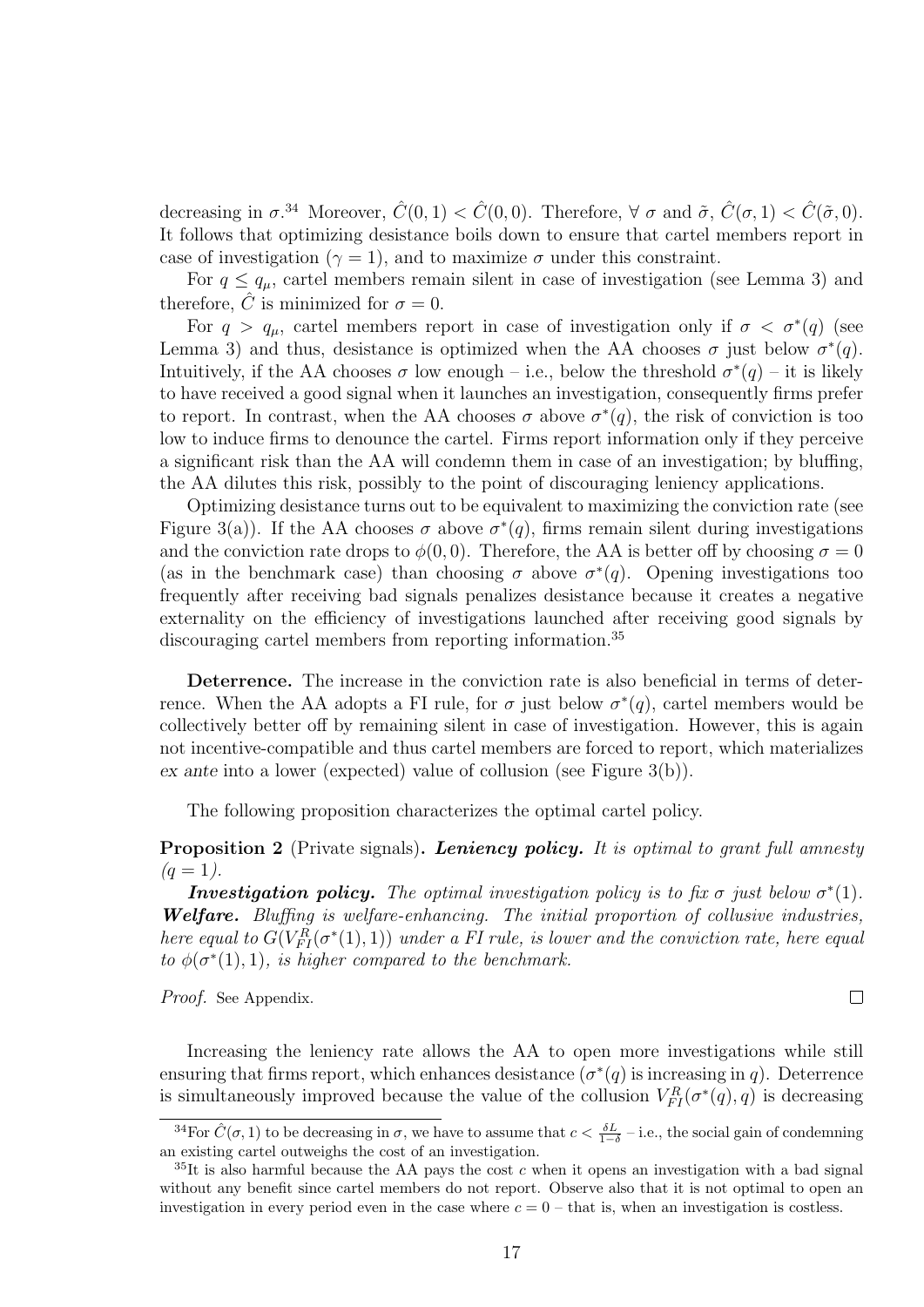in  $q$ . Intuitively, the increase in the conviction rate outweighs the pro-collusive effect of offering more leniency when the AA adopts a FI rule.<sup>36</sup> The leniency policy not only triggers applications as in the benchmark case but it also gives more room for bluffing. This second effect explains why full amnesty is optimal here.<sup>37</sup>

Proposition 3 (Comparative statics). Changes in the parameters have the following effects on the probability of bluff and on welfare:

| INCREASE IN                                      |                      | EFFECT ON |         |
|--------------------------------------------------|----------------------|-----------|---------|
|                                                  | PROBABILITY OF BLUFF |           | WELFARE |
|                                                  | $\sigma^*(1)$        |           |         |
| Private gain from collusion, $\Pi^{Col} - \Pi^C$ | Lower                |           | Lower   |
| Social loss from collusion, L                    | No effect            |           | Lower   |
| Fine, F                                          | Higher               |           | Higher  |
| Probability to have initial evidence, $\psi$     | Higher               |           | Higher  |
| Efficiency of investigations, $\mu$              | Higher               |           | Higher  |

As usual, a higher stake of collusion tilts the balance in favor of the cartel and makes prosecution more difficult. In contrast, a more generous carrot (i.e., a higher  $q$ ) or a harsher stick (i.e., a higher fine F, a higher  $\mu$  or a higher  $\psi$ ) reinforces firms' incentives to betray the cartel. In our setting, this enables the AA to raise the probability of bluff, which has a positive effect on welfare.<sup>38</sup>

Comparative statics with respect to  $\psi$  confirm the complementary role of individual leniency programs and whistleblowing schemes. Firms are more prone to report when the AA is more likely to be informed by third parties about their illegal activities.

# 5 The Single Informant rule

The AA can do better than implementing a FI rule. Intuitively, an optimal informant rule should destabilize the collusive path (S) while minimizing the reduction in fines imposed on cartel members.

Let us allow the leniency rate to be fully flexible with respect to the number of informants. A leniency scheme is a N-tuple  $Q = (q_1, \ldots, q_N)$  where  $q_l \in [0, 1]$  for  $l \in \{1, \ldots, N\}$ ; if the AA receives l leniency applications, each informant is eligible to the leniency rate  $q_l$ . Offering the leniency rate q to all informants is equivalent to the

<sup>36</sup>When leniency is granted to all informants, both effects exactly compensate each other. Formally,  $V^R(\sigma^*(q), q)$  is constant in q and equals  $V^S$ .

<sup>&</sup>lt;sup>37</sup>Again, rewards would raise further the probability of bluff which is desirable both in terms of desistance and deterrence. In particular, if the AA offers the reward  $\tilde{q} > 1$  such that  $\sigma^*(\tilde{q}) = 1$ , it can bluff with probability one while still ensuring that cartel members report. When the leniency scheme is welldesigned, rewards guarantee that collusion is deterred at no cost in all industries. Observe that deterrence here is based on post-investigation rewards whereas Spagnolo (2004)'s result rests on pre-investigation rewards  $(V_D)$  can be made arbitrarily large by offering rewards).

<sup>&</sup>lt;sup>38</sup>A lower  $\Pi^{Col} - \Pi^C$ , a higher F or a higher  $\psi$ , by directly decreasing the value of collusion, have also a trivial positive effect on welfare.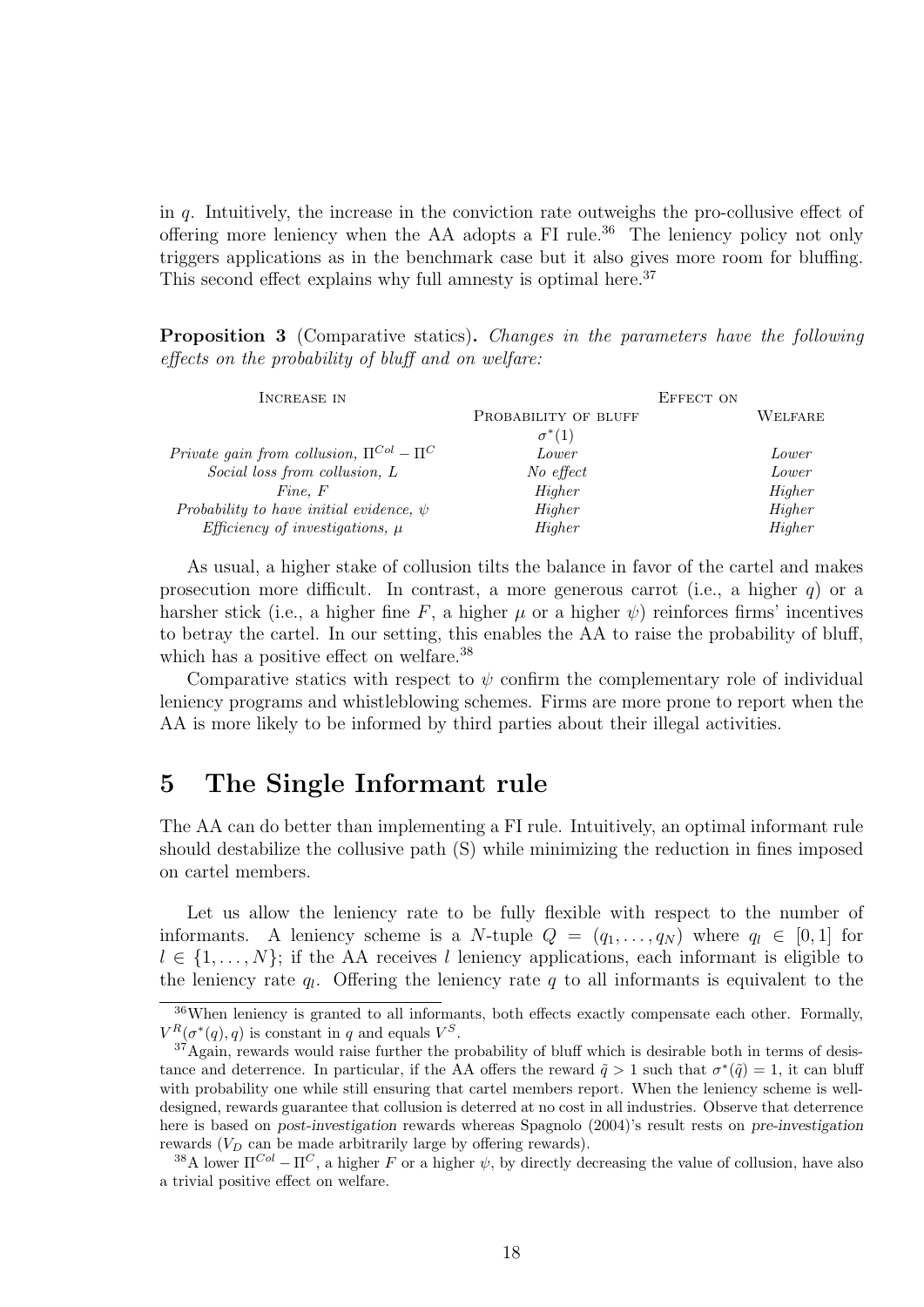leniency scheme  $(q, \ldots, q)$  whereas adopting a FI rule boils down to offer the leniency scheme  $(q, \frac{q}{2}, \ldots, \frac{q}{N})$  $\frac{q}{N}$ .

The  $(\overline{IC})$  constraint rewrites  $V^S \geq V^R(\sigma, q_1)$ . It is easy to see that the optimal leniency scheme imposes  $q_1^* = 1$  and  $q_N^*$  arbitrarily close to  $0;^{39}$   $q_1^*$  maximizes the internal conflict of interest between cartel members (formally, this tightens the  $(IC)$  constraint) and  $q_N^*$  minimizes the value of the "collude and report in case of investigation" strategy. The optimal leniency scheme involves a single informant rule (denoted hereafter SI rule), that is, amnesty should be given only if a unique cartel member reports information.

When the AA adopts a SI rule, it wins on both counts: firms are forced to play (R) ((S) is not robust to single reporting deviations when the AA sticks to  $\sigma$  just below  $\sigma^*(1)$  and offers  $q_1^* = 1$ ) and they end up paying the full fine. It follows that choosing to implement a SI rule instead of a FI rule enhances deterrence (both rules have the same effect in terms of desistance). The initial proportion of collusive industries drops to  $G(V(\sigma^*(1), 1, 0)) < G(V_{FI}^R(\sigma^*(1), 1)).^{40}$ 

The following table describes the optimal leniency scheme and welfare when the AA is allowed to adopt the SI rule.

|                                     | No post-investigation | Post-investigation leniency |  |                        |
|-------------------------------------|-----------------------|-----------------------------|--|------------------------|
|                                     | leniency              |                             |  |                        |
|                                     |                       | Public signals              |  | Private signals        |
|                                     |                       | (benchmark)                 |  |                        |
| Optimal leniency rate               | Immaterial            | Any q above $q_{\mu}$       |  | $q=1$                  |
| Optimal informant rule              | Immaterial            | $\rm SI$ rule               |  | SI rule                |
| Deterrence                          | V(0,0,0)              | V(0,1,0)                    |  | $V(\sigma^*(1), 1, 0)$ |
| <b>Desistance</b> (conviction rate) | $\phi(0,0)$           | $\phi(0,1)$                 |  | $\phi(\sigma^*(1),1)$  |

Here, desistance and deterrence objectives are aligned, a main difference with Motta and Polo (2003) where the leniency policy enhances desistance but harms deterrence.

# 6 Policy Implications

We discuss here some policy implications of our model.

Real world leniency policy. In the benchmark case, when the AA implements a FI rule, the optimal leniency rate tends to zero if  $\mu$  tends to one (see Lemma 2). Offering leniency in this case would be pro-collusive. This is the standard argument for refusing to

 ${}^{39}q_N^*$  must be positive to ensure that reporting is a (strictly) dominant strategy. Observe that the optimal leniency scheme also requires  $q_l^*$  to be arbitrarily close to 0 for  $l \in \{2, ..., N-1\}$  when the number of cartel members is initially unknown. Therefore, when at least two cartel members report, the effective reduction in the fine is arbitrarily close to 0. In order to facilitate the exposition, we assume it is equal to 0.

<sup>&</sup>lt;sup>40</sup>The SI rule also outperforms the FI rule in the benchmark. The initial proportion of collusive industries equals  $G(V(0, 1, 0))$  under the SI rule and  $G(V(0, 1, q_u))$  under the FI rule. Observe also that if the AA implements a SI rule, any q strictly above  $q_{\mu}$  is optimal.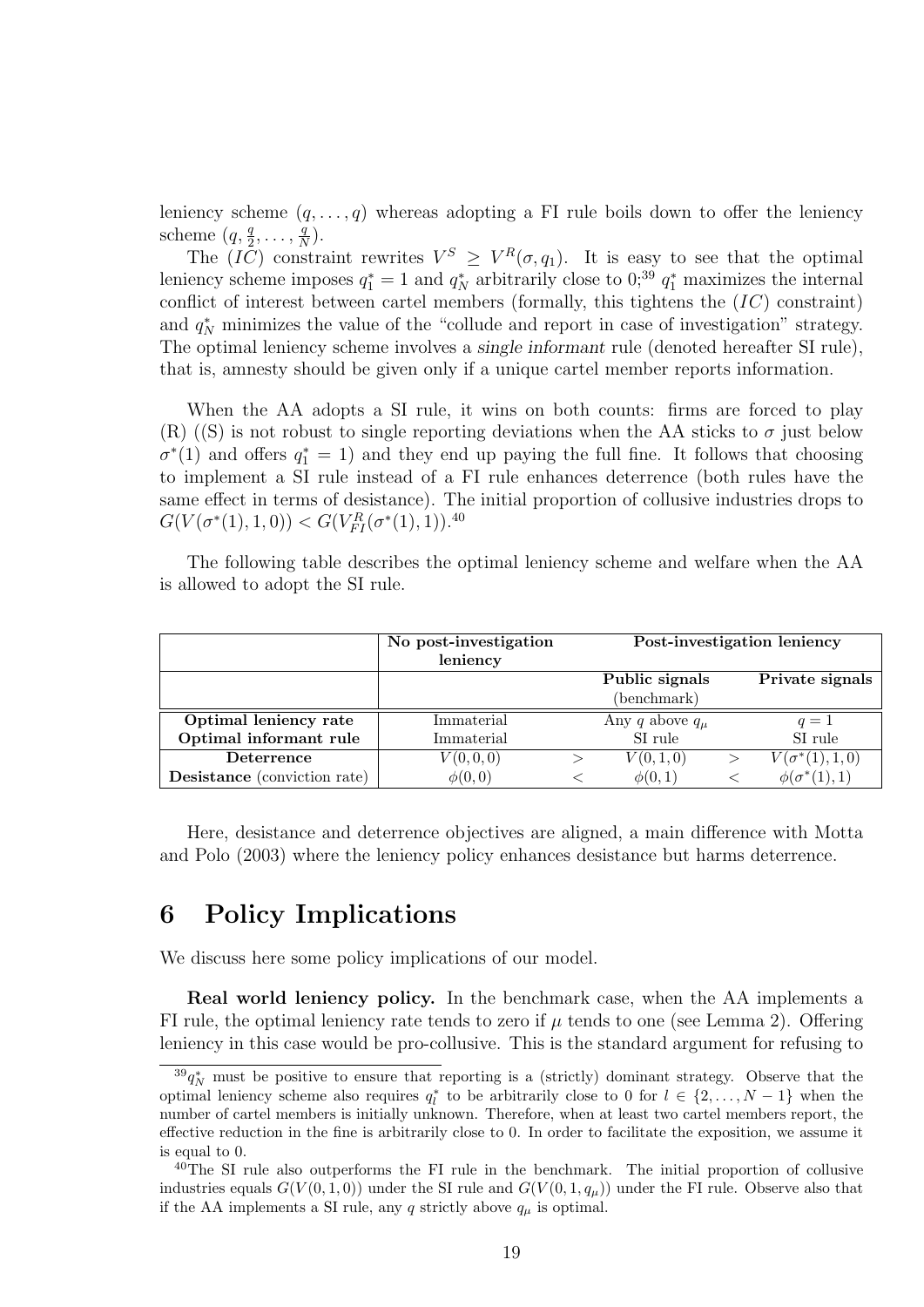grant leniency when the probability to win the case in the absence of firms' confessions is already very large. This recommendation is implemented by antitrust authorities in the US and in Europe. Section B of the Corporate Leniency Policy grants post-investigation leniency to the first informant provided that the DoJ,

"at the time the corporation comes in, does not yet have evidence against the company that is likely to result in a sustainable conviction".

Similarly, the latest (European) Commission Notice (2006) on immunity from fines specifies that:

"In order to qualify [for reduction of a fine], an undertaking must provide the Commission with evidence of the alleged infringement which represents significant added value with respect to the evidence already in the Commission's possession".

Our analysis challenges this common view that leniency is necessarily pro-collusive when the risk of conviction is large. First, note that in the benchmark, if the AA implements a SI rule instead of a FI rule, offering full amnesty does not dilute deterrence even if  $\mu$  is close to one. Again, this stresses that the design of the eligibility rules is crucial in determining the deterrence effect of leniency.

More importantly, and contrary to what the above motion suggests, it is optimal to maintain  $q = 1$  even when  $\mu$  is large, so as to implement the investigation policy  $\sigma^*(1)$ .

Cartel members' beliefs about the AA's ability to prosecute cartels. Antitrust authorities publicize their successes. One rationale is to induce cartel members to apply for leniency and to deter potential ones from forming new cartels.<sup>41</sup> Indeed, what matters is the firms' beliefs about prosecution efficiency (reflected here by  $\psi$  and  $\mu$ ) rather than its actual value. The importance of these beliefs has already been emphasized by the literature. Harrington (2006) for instance argues that:

"What can the antitrust authority do to move beliefs in this direction? It can advertise - remind firms that the antitrust authority is watching, that fellow cartel members may use the leniency program, that the antitrust authority has caught price-fixers. The antitrust authority can appear at trade association meetings, continually remind managers about the corporate leniency program, and advertise the programs successes."

The concern of pushing firms' beliefs upwards is also transparent in the rhetoric of antitrust authorities. Hammond (2001) declares:

"It is a far riskier proposition today to roll the dice and choose not to report antitrust wrongdoing than it used to be. The Division simply has more investigative tools in its

 $41$ Antitrust authorities insist on the important role of reporting past condemnations. Hammond (2004) claims that:

<sup>&</sup>quot;[Of course], cultivating a fear of detection requires that an authority has a demonstrated track record of detecting cartels."

In the same vein, Barnett (2006) advocates that:

<sup>&</sup>quot;antitrust enforcers should publicize their anti-cartel efforts in order to maximize deterrence".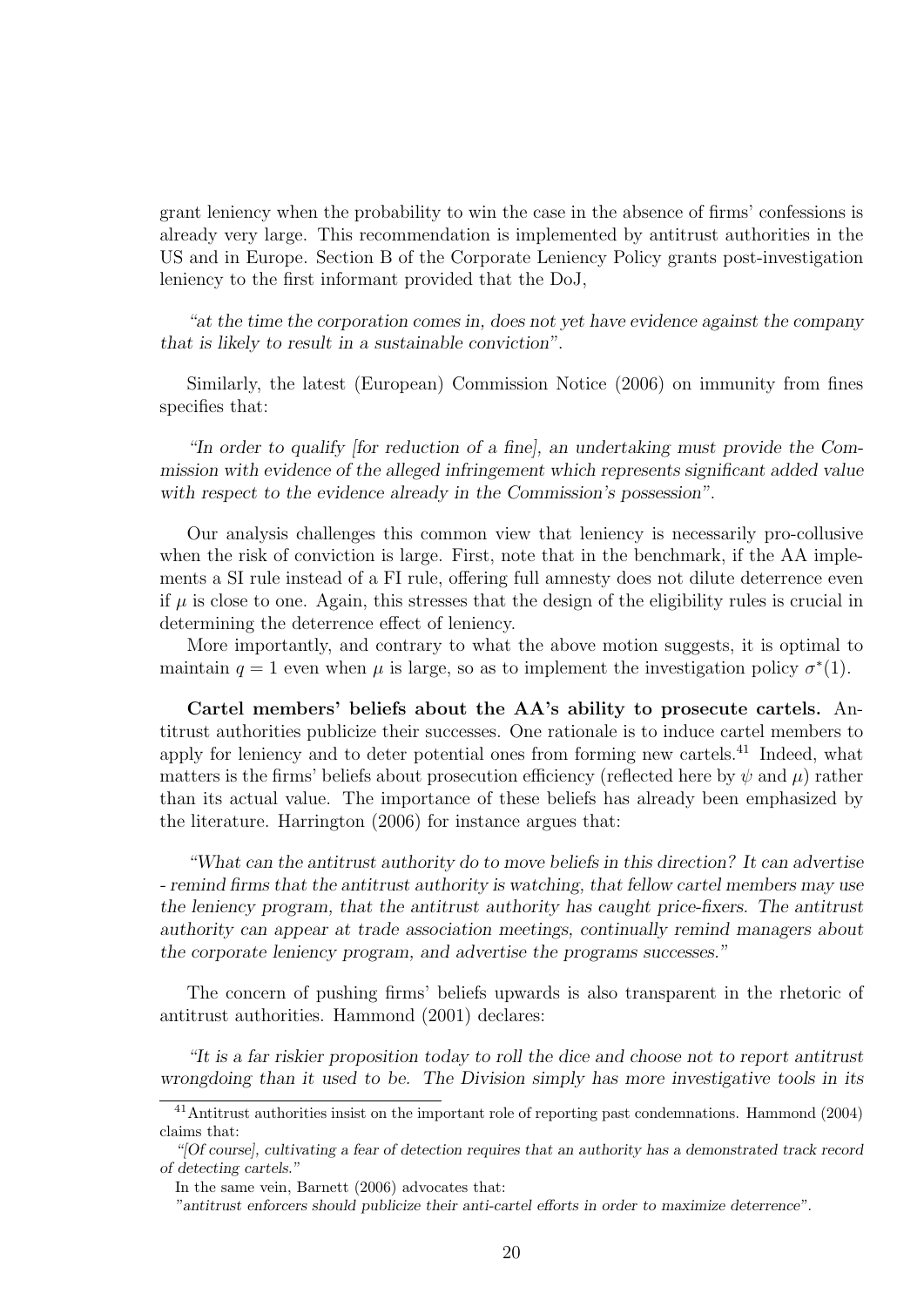arsenal than ever before. Our ability to discover and investigate antitrust offenses has dramatically improved based on a number of developments, including: (1) the high incidence of self reporting by amnesty applicants, as well as early cooperation from companies and individuals, even when amnesty is no longer available; (2) the Division's highly successful proactive use of amnesty, referred to as "Amnesty Plus," complemented by its proactive efforts to profile markets where cartel activity may be ongoing; and (3) the increased enforcement efforts and assistance provided by foreign antitrust authorities."

Our model highlights one potential advantage of moving firms' beliefs upwards. Suppose one firm believes that the AA receives a good signal with probability  $\psi' > \psi$  instead of the actual prior  $\psi$ <sup>42</sup> This could be due to AA's publicity, risk-aversion, or agency frictions.<sup>43</sup> Provided it is aware about it, the AA can raise the probability of bluff which enhances cartel desistance and deterrence. Note that it is enough to fool only a single firm about the risk of conviction in order to destabilize the cartel as a whole.

Finally, observe that a leniency policy can be useful in trying to fool firms about the actual risk of conviction, as it makes it more difficult to learn the efficiency of the AA's prosecution. Indeed, when one cartel member reports, other firms are not able to revise their beliefs about the underlying conviction rate, i.e. the probability of prosecutorial success in the absence of confessions.

Miscoordination among cartel members. By assuming that cartel members can coordinate themselves on the Pareto-dominant collusive path, we have chosen the equilibrium selection which is the most "favorable" to firms, and by the same token, the most "detrimental" to the AA. Even in this case, we have shown that bluffing is welfareenhancing. If instead cartel members cannot perfectly coordinate their reporting decisions, the AA could raise the investigation policy  $\sigma$  above  $\sigma^*(1)$  and still obtain confessions. In particular, when one firm believes that at least one other firm will apply for leniency, it reports information even when the AA chooses the investigation policy  $\sigma = 1$ .

Positive risk of conviction in case of a bad signal. Until now, we have assumed that the AA has no chance to find evidence when it opens an investigation after receiving a bad signal. Suppose instead that in such a case, the AA can find hard evidence with probability  $\mu_L > 0$ , and let us focus on the interesting case where the AA wants to open an investigation after receiving a bad signal even if cartel members choose not to report.<sup>44</sup> It follows that in the absence of leniency, when there is a cartel in an industry, the AA opens an investigation in every period.

When the signal is private information, the AA is actually better off lowering the probability to open an investigation in case of a bad signal, in order to induce cartel

<sup>&</sup>lt;sup>42</sup>The same is true with respect to firms' beliefs about  $\mu$ .

<sup>43</sup>The firm may fear than its employees are more likely to be informed about collusive practices and to whistle blow.

<sup>&</sup>lt;sup>44</sup>A sufficient condition is that  $c < \mu_L \frac{\delta L}{1-\delta}$ . Opening an investigation after receiving a bad signal costs c and allows to find hard evidence with probability  $\mu_L$ ; the (discounted) gain for dismantling the cartel is  $\frac{\delta L}{1-\delta}$ . This is a sufficient but not a necessary condition as it does not take into account the positive effect of opening an investigation on cartel deterrence.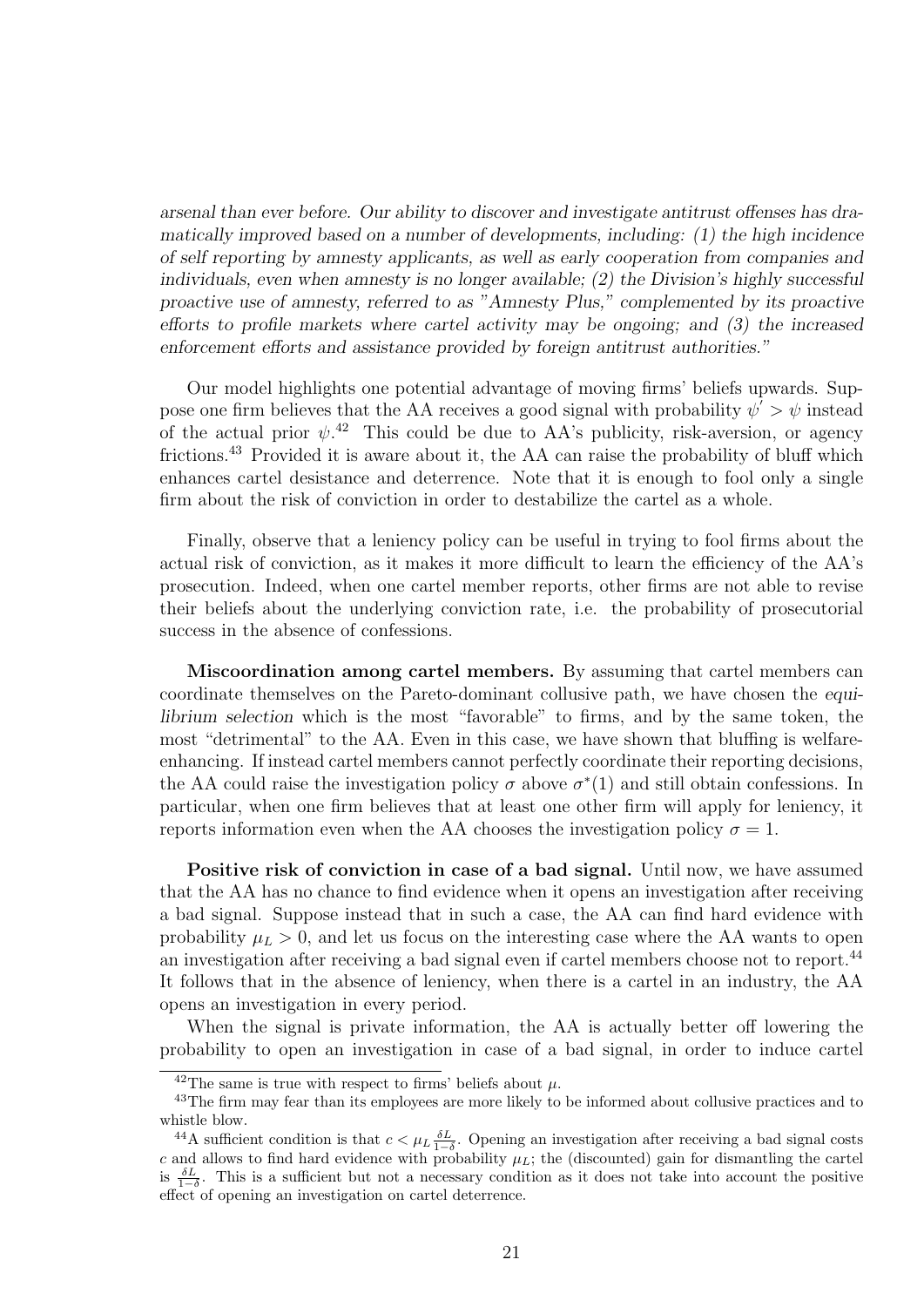members to report information. Perhaps surprisingly, in that case the introduction of leniency – i.e., moving from no leniency to the optimal leniency scheme under prosecutorial discretion – raises the overall conviction rate and thus welfare but lowers the number of cartel cases, even in the short run.<sup>45</sup>

From an empirical perspective, an important corollary is that antitrust activity is not necessarily a good proxy for assessing the efficiency of the antitrust policy: our analysis shows that a drop in the number of cartel cases around the introduction of leniency may well correspond to an improvement of cartel policies.

Ex-post transparency as a commitment device. We assumed that the AA can commit to a given investigation policy. A potential tool to credibly commit is ex post transparency. In our case, the AA should report cartel cases where it refrained from opening (or postponed) an investigation due to the insufficiency of initial evidence against the cartel.<sup>46</sup>

**Single Informant Rule.** Spagnolo (2007) discusses the objective of an optimal leniency program:

"This means that a well-designed program must maximize incentives to betray the cartel by reporting important information to the Antitrust Authority, while at the same time limiting as much as possible the reduction in fines imposed on the whole cartel. This objective can be achieved by maximizing the benefits an individual cartel member can receive from reporting under the leniency program, but restricting such maximal benefit to one and only one reporting party, the first comer."

We fully agree with the diagnosis. However, our analysis challenges the optimal response: in order to minimize the reduction in fines imposed on the whole cartel, the SI rule outperforms the FI rule.

Observe that implementing the SI rule in the real-world would require (i) to offer leniency only during a limited duration and (ii) to enforce the privacy of leniency applications over this period. Note also that the success of the SI rule rests on the assumption that cartel members are forced to compete forever once condemned. When instead firms go on colluding after being condemned, the SI rule is equivalent to the FI rule: in both cases, when firms choose the collusive path "collude and report in every period", they will take turns for reporting and obtaining leniency.

# 7 Conclusive Remarks

The literature on leniency programs does not consider private information on the AA side. We have shown that taking it into account has important implications for leniency policies.

<sup>45</sup>That is, abstracting from the deterrence effect of leniency which also goes in the direction of reducing the number of cartel cases.

<sup>46</sup>Observe that firms can statistically infer the investigation policy of the AA directly from the number of cartel cases when they know  $\psi$  and the distribution of  $\Pi^D$ .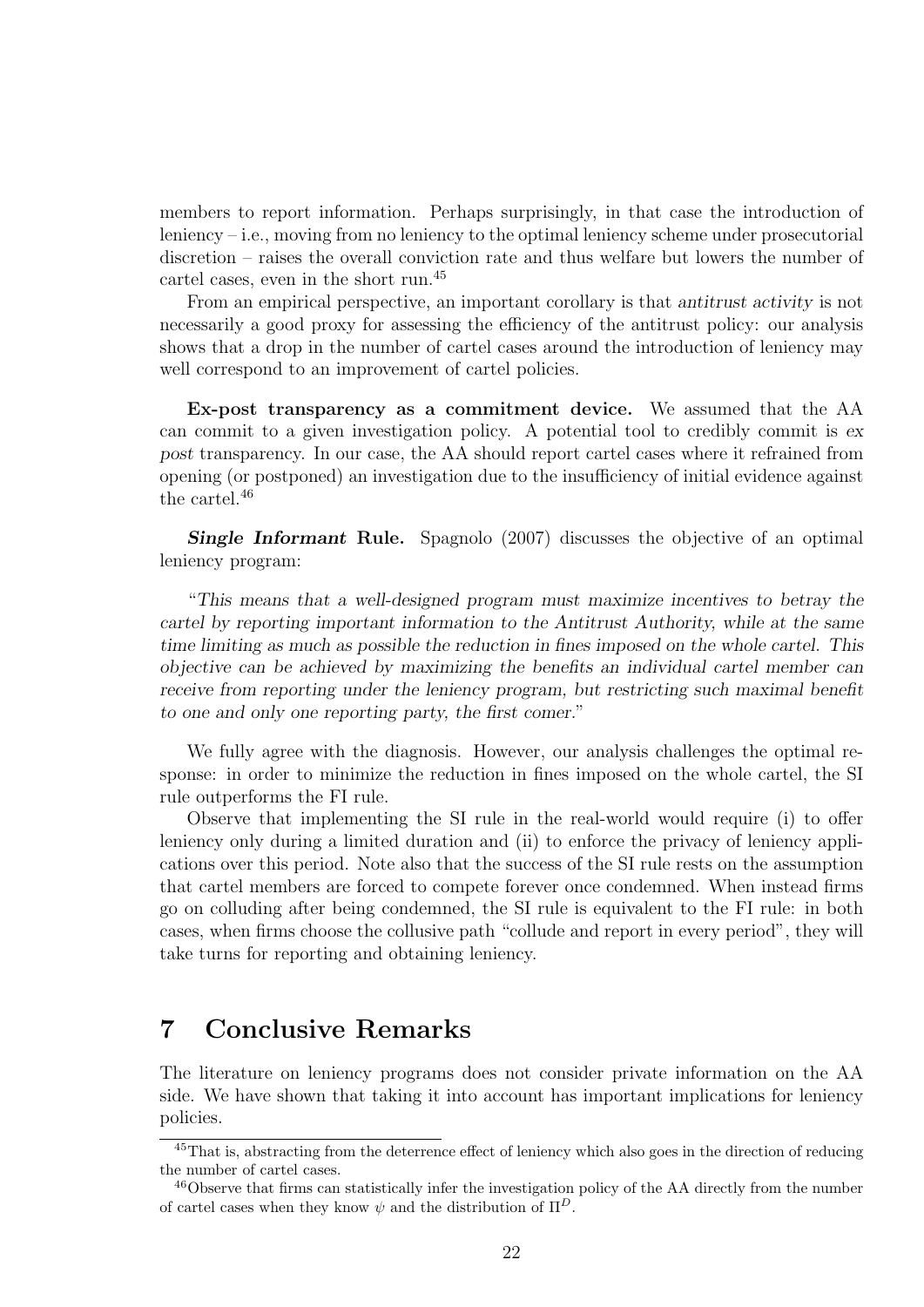When it is privately informed about the strength of the case against a cartel, the AA may obtain confessions even when it opens an investigation knowing that it is unlikely to find hard evidence. However, the AA should carefully choose its investigation policy as opening investigations when the probability of prosecutorial success is low dilutes the average risk of conviction faced by cartel members and therefore lowers the likelihood of leniency applications. In this context, offering more leniency is desirable because it counterbalances the dilution in the risk of conviction, and thus allows the AA to open more successful investigations. As a result, the optimal leniency rate is the highest possible, in our case full amnesty.

The natural question is then whether the AA can simultaneously improve cartel deterrence by properly designing the leniency scheme. In this respect, we first confirm the advantage of restricting leniency to the first confessor, instead of granting leniency to all informants. Then, we derive the optimal leniency scheme when the AA is allowed to offer leniency rates contingent on the number of informants. The optimal scheme involves a single informant rule, that is, amnesty should be given only if a unique cartel member reports. When the AA adopts the single informant rule, amnesty is a lure, since all cartel members face the same unilateral incentives to cheat on the cartel. One interesting direction for future research would be to investigate the robustness of this single informant rule, for instance when there is asymmetry between cartel members.

# Appendix

Proof of lemma 1.

$$
(i) \frac{\partial V}{\partial \gamma} = \frac{\phi_2(\sigma, \gamma)(\delta(\Pi^C - \Pi^{Col}) - (1 - \delta)(1 - q)F)}{(1 - \delta(1 - \phi(\sigma, \gamma)))^2} < 0
$$
  

$$
(ii) \frac{\partial V}{\partial \sigma} = \frac{\phi_1(\sigma, \gamma)(\delta(\Pi^C - \Pi^{Col}) - (1 - \delta)(1 - q)F)}{(1 - \delta(1 - \phi(\sigma, \gamma)))^2} \le 0
$$
  

$$
(iii) \frac{\partial V}{\partial q} = \frac{\phi(\sigma, \gamma)F}{1 - \delta(1 - \phi(\sigma, \gamma))} > 0
$$

**Proof of proposition 2.** We showed that  $\sigma$  just below  $\sigma^*(q)$  is optimal.

As  $\sigma^*(q)$  is increasing in q, desistance is optimized for  $q = 1$ . Let us show that  $V_{FI}^R(\sigma^*(q), q)$  is decreasing in q in order to prove that  $q = 1$  is also optimal from a deterrence perspective.

After some straightforward manipulations, we can show that:

$$
V_{FI}^R(\sigma^*(q),q) = V^R(\sigma^*(q),q) - \frac{\phi(\sigma^*(q),1)\frac{N-1}{N}q}{1-\delta+\delta\phi(\sigma^*(q),1)}
$$

Take  $q_1 > q_0$ . By definition,  $V^R(\sigma^*(q_1), q_1) = V^R(\sigma^*(q_0), q_0)$ . It follows that  $V^R_{FI}(\sigma^*(q_1), q_1)$  $V_{FI}^{R}(\sigma^*(q_0), q_0)$  is equivalent to:

$$
\delta\phi(\sigma^*(q_1),1)\phi(\sigma^*(q_0),1)(q_0-q_1) < (1-\delta)(\phi(\sigma^*(q_1),1)q_1 - \phi(\sigma^*(q_0),1)q_0)
$$

The LHS is negative while the RHS is positive. Hence,  $V_{FI}^{R}(\sigma^*(q), q)$  is decreasing in q. Q.E.D.

 $\Box$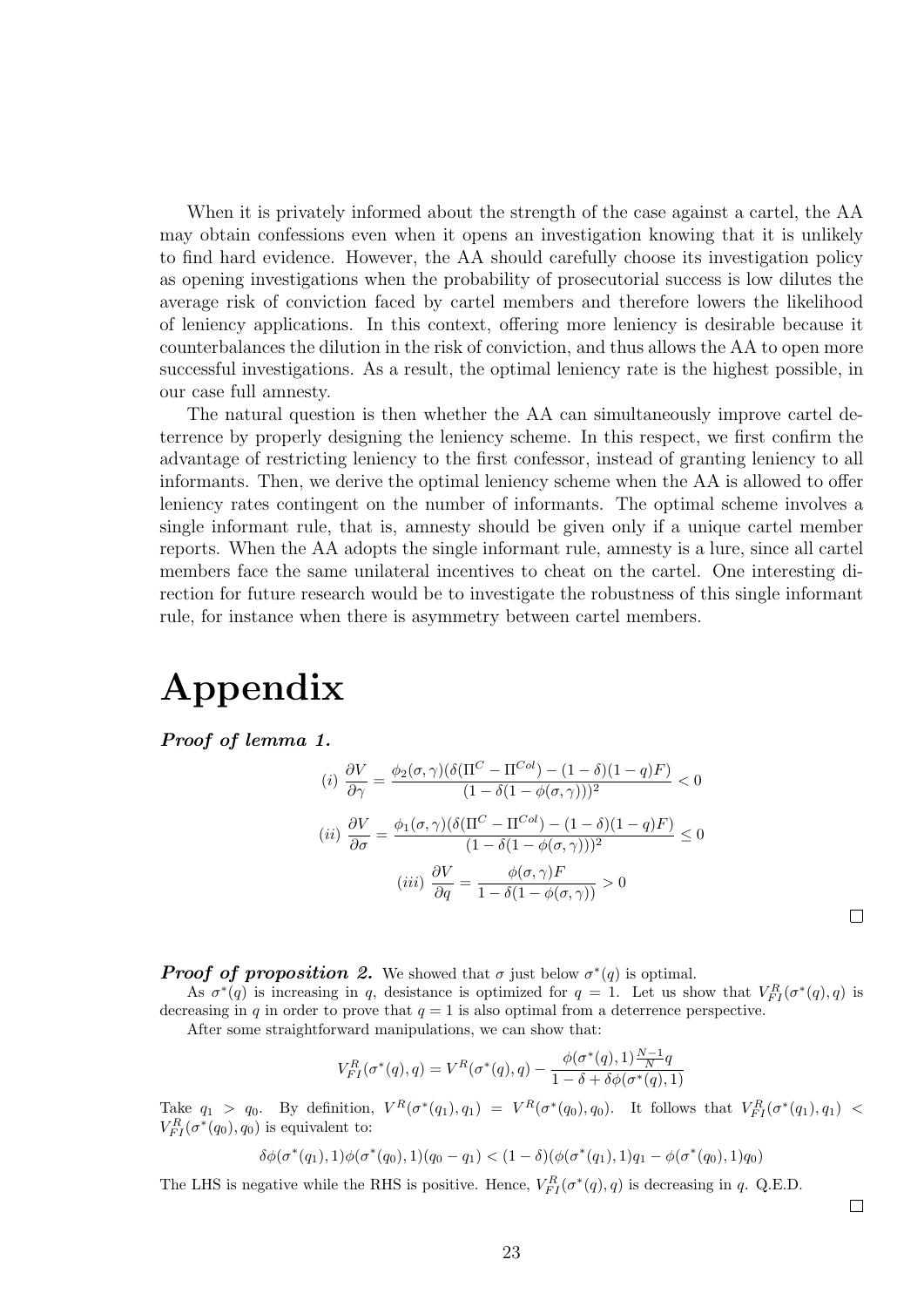# References

- [1] Apesteguia, J., Dufwenberg, M., and Selten, R. (2007), "Blowing the whistle", Economic Theory, 31, pp. 143–166.
- [2] Aubert, C., Rey, P., and Kovacic, W. (2006), "The Impact of Leniency and Whistleblowing Program on Cartels", International Journal of Industrial Organization, 24, pp. 1241-1266.
- [3] Barnett, O., (2006), "Criminal Enforcement Of Antitrust Laws: The U.S. Model", Fordham Competition Law Institute, September 14, New York.
- [4] Becker, G. (1968), "Crime and Punishment: An Economic Approach", Journal of Political Economy, 76, pp. 169–217.
- [5] Bigoni, M., Fridolfsson, S.O., Le Coq, C., and Spagnolo, G. (2008), "Fines, Leniency, Rewards and Organized Crime: Evidence from Antitrust Experiments," SSE/EFI Working Paper Series in Economics and Finance, no. 698.
- [6] Brenner, S. (2009), "An Empirical Study of the European Corporate Leniency Program", International Journal of Industrial Organization, 27, pp. 639–645.
- [7] Buccirossi, P., and Spagnolo, G. (2006), "Leniency Policies and Illegal Transactions", Journal of Public Economics, 90, pp. 1281–1297.
- [8] Chen, Z., and Rey, P. (2007), "On the Design of Leniency Programs", IDEI Working Paper, #452.
- [9] Department of Justice (1993), "Corporate Leniency Policy", available at www.justice.gov.
- [10] European Union (2006), "Commission Notice on Immunity from Fines and Reduction of Fines in Cartel cases", Official Journal C 298 p. 17.
- [11] Frezal, S. (2006), "On Optimal Cartel Deterrence Policies", International Journal of Industrial Organization, 24, pp. 1231–1240.
- [12] Griffin, J. M. (2003), "The Modern Leniency Program After Ten Years A Summary Overview of the Antitrust Division's Criminal Enforcement Program", American Bar Association, August 12, California.
- [13] Hammond, S. D. (2001), "When Calculating the Costs and Benefits of Applying for Corporate Amnesty, How Do You Put a Price Tag on an Individual's Freedom?", National Institute on White Collar Crime, March 8, California.
- [14] Hammond, S. D. (2004), "Cornerstones of an Effective Leniency Program", ICN Workshop on Leniency Programs, November 22-23, Sydney, Australia.
- [15] Hammond, S. D. (2005), "Caught in the Act: Inside an International Cartel", OECD Competition Committee, October 18, Paris.